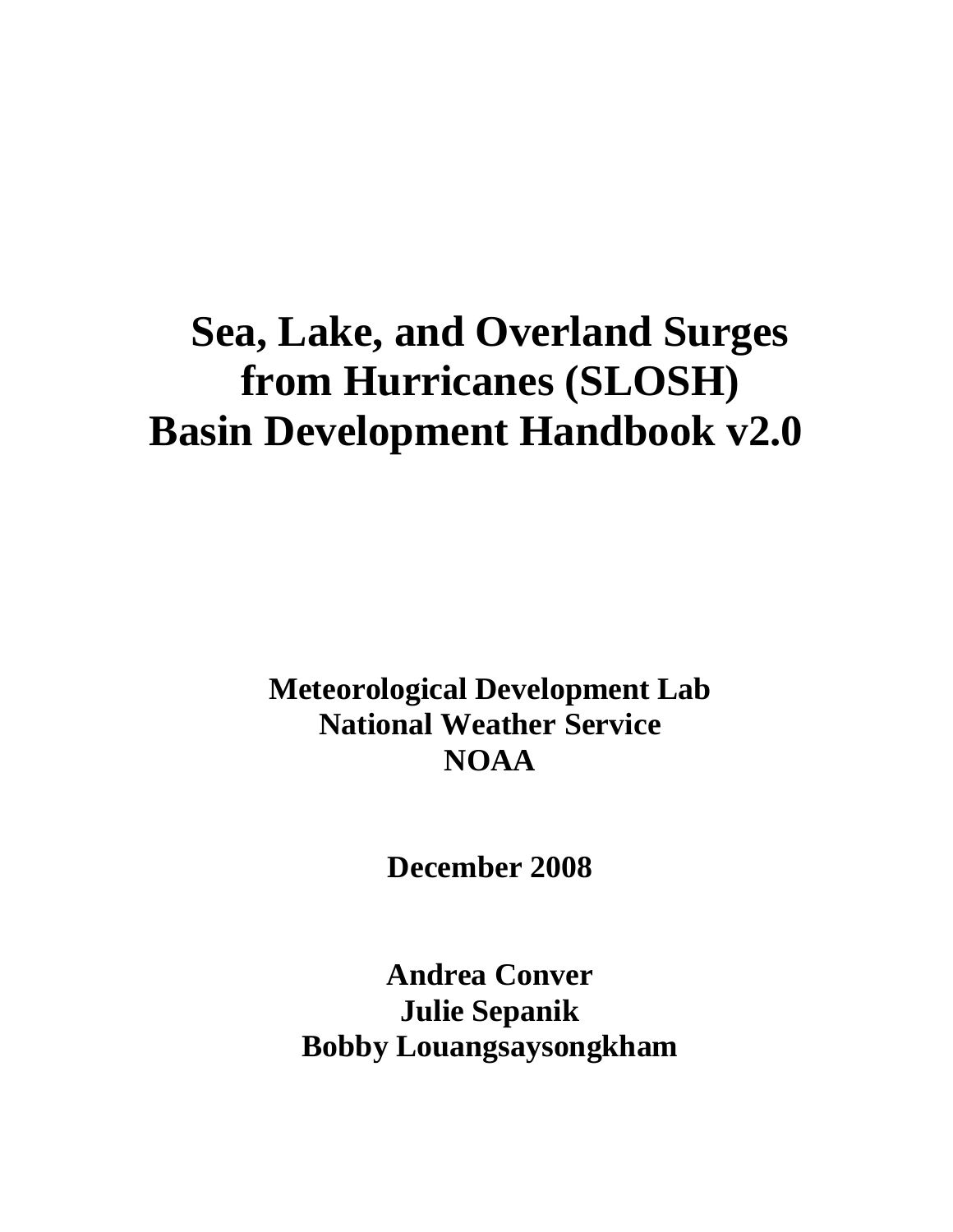# **Table of Contents**

| <b>Introduction</b>                                                     | $\mathfrak{Z}$ |
|-------------------------------------------------------------------------|----------------|
| <b>Basin Development Process</b>                                        | $\mathfrak{Z}$ |
| <b>Create or Modify Basin Definition</b>                                | $\overline{3}$ |
| <b>Convert .dd3 to Shapefile</b>                                        | 6              |
| <b>Data Collection</b>                                                  | 6              |
| <b>Data Documentation</b>                                               | 10             |
| <b>Datum Conversion Process</b>                                         | 10             |
| <b>Average Elevations</b>                                               | 11             |
| <b>Momentum Points</b>                                                  | 12             |
| <b>Flows &amp; Cuts</b>                                                 | 12             |
| A. 1-D Flow (Full Cell)                                                 | 12             |
| <b>B. 1-D Flows with Banks (Channels)</b>                               | 14             |
| C. Cuts                                                                 | 15             |
| <b>Barriers</b>                                                         | 17             |
| <b>Trees</b>                                                            | 18             |
| <b>Validate Shapefiles</b>                                              | 19             |
| <b>Convert Shapefiles to DD3</b>                                        | 20             |
| <b>Error Checking in the Worksheet Program</b>                          | 20             |
| <b>Create a PDT File</b>                                                | 21             |
| <b>Convert DD3 Files to DTA</b>                                         | 21             |
| <b>Run the SLOSH Model</b>                                              | 22             |
| <b>Submit to TPC</b>                                                    | 24             |
| <b>Updating the Slosh Display CD</b>                                    | 25             |
| <b>Archiving Procedures</b>                                             | 28             |
| <b>Metadata Standards</b>                                               | 29             |
| <b>SLOSH Display CD Distribution Procedures</b>                         | 27             |
| <b>Contacts</b>                                                         | 29             |
| <b>Appendix 1: Overview of the Slosh Basin Development Steps</b>        | 30             |
| <b>Appendix 2: NLCD 2001 Land Cover Class Descriptions</b>              | 30             |
| <b>Appendix 3: Datum Conversions for Building Extra-Tropical Basins</b> | 31             |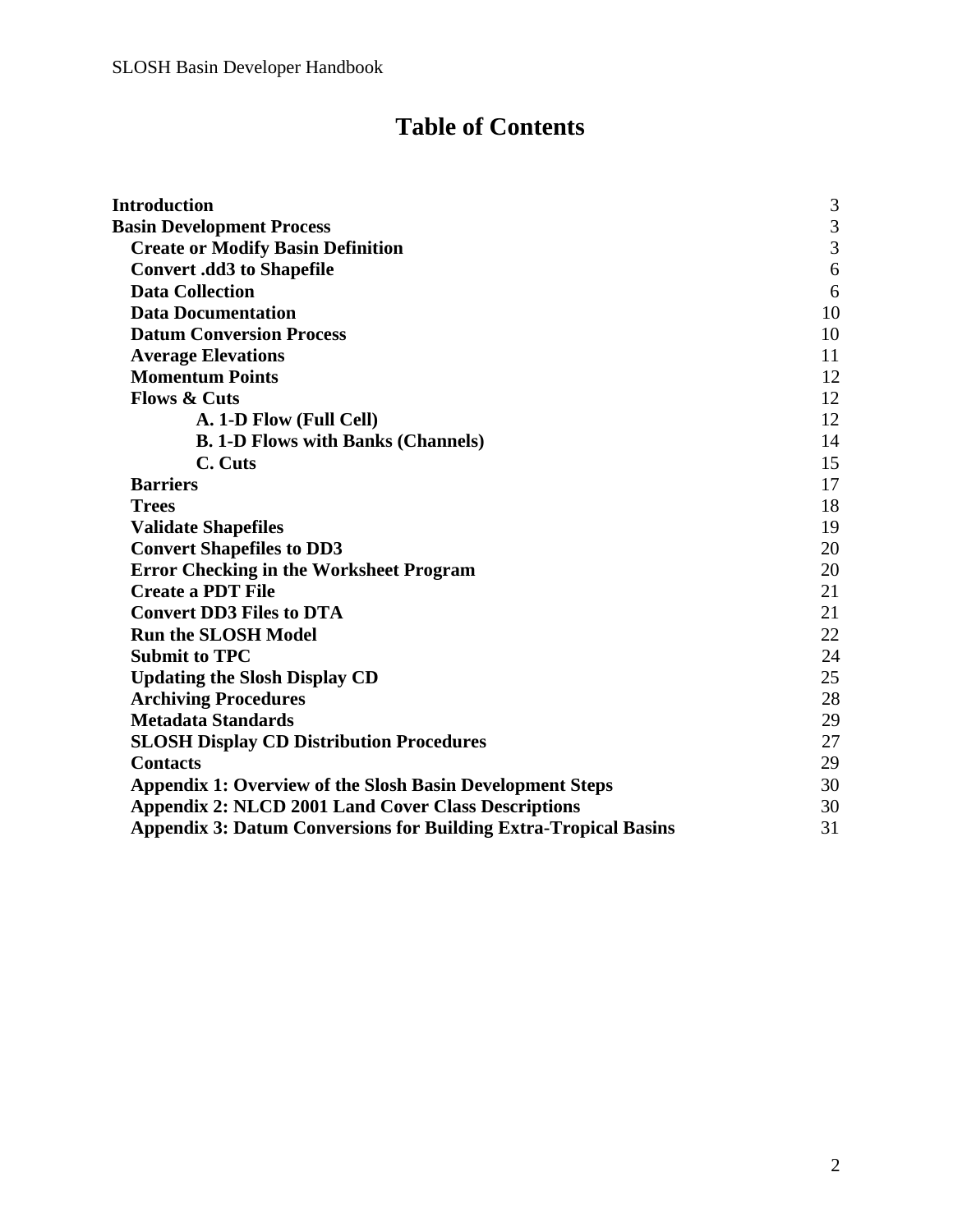# <span id="page-2-0"></span>**Introduction**

The Sea Lake and Overland Surge from Hurricanes (SLOSH) model computes hurricane storm surge based upon two inputs. One is a parameterization of the hurricane wind field, and the other is a representation of the portion of the world of interest, also known as the SLOSH "basin". A SLOSH basin consists of a grid definition, as well as various geographic features such as height/depth, trees, barriers, etc used to control, route, and impede the flow of water as the hurricane impacts the area. A basin can be a polar, elliptical, or hyperbolic grid and is centered on the area of interest. The grid is set up to give fine resolution in the primary area of interest, and coarse resolution in the boundary region. There are currently 38 operational basins covering at risk coastal communities.



Since coastal elevations change (new roads are built and dunes erode during major hurricanes) and better datasets become available, the SLOSH basins need to be updated periodically. This handbook describes the methodology and processes used to update an existing basin, or to create a new one.

# **Basin Development Process**

# **Create or Modify Basin Definition**

The first step in updating a basin is to configure the grid. In most cases an existing grid will be updated. The existing grid definition can be used as is, or modifications can be made. Modifications may include increasing the resolution or expanding the grid to cover a larger area.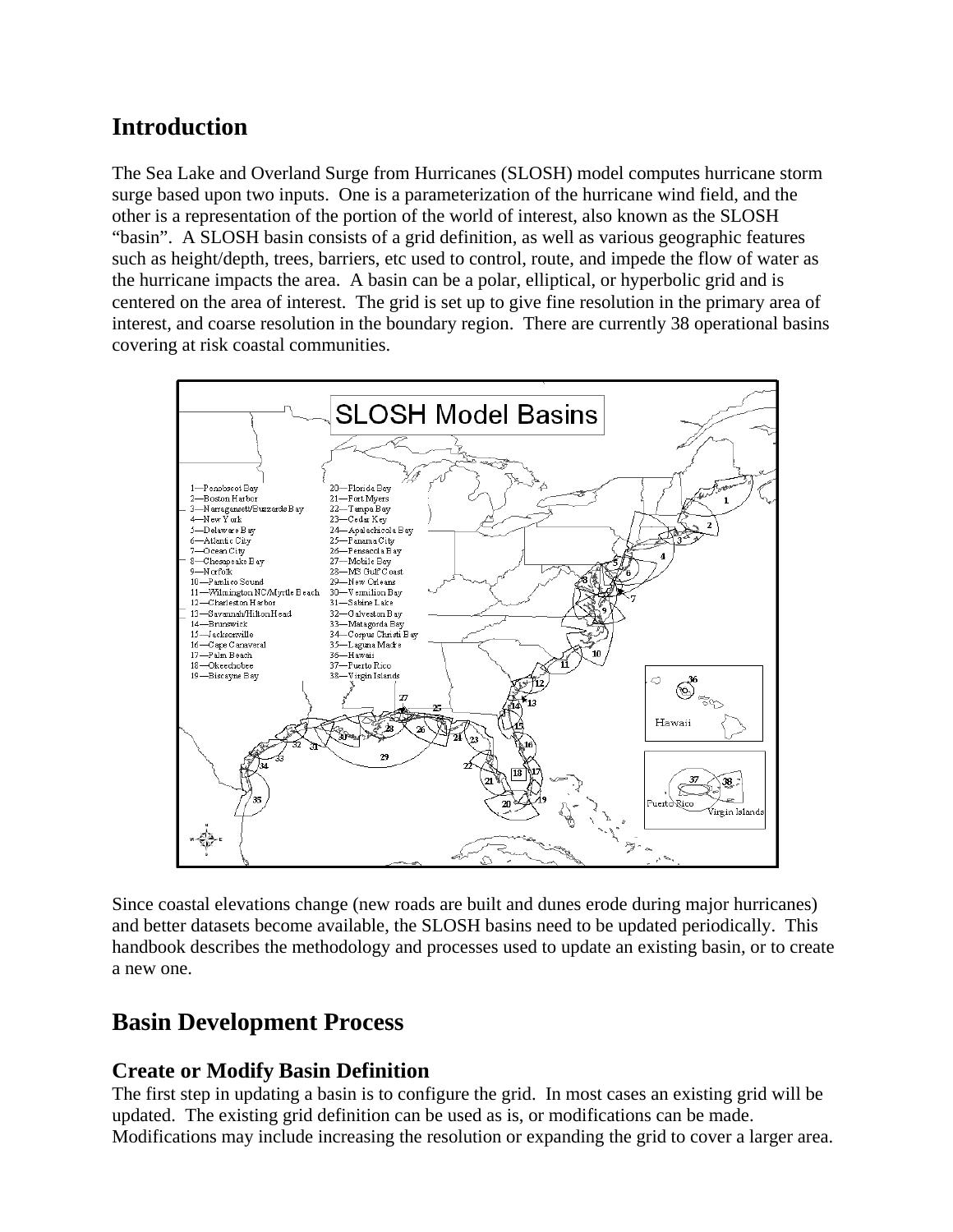#### **How to manually modify a grid:**

- 1. **Locate the current grid definition**. It should be in one of 3 files called: "basins.dta" (polar grid definitions) "ebasins.dta" (elliptical grid definitions) or "hbasins.dta" (hyperbolic grid definitions). If you have installed the SLOSH display program, they may be in "c:/slosh.pkg/sloshdsp.140/sloshbsn".**Open the file for editing**. Notepad is good here since the files are very specific about formatting, and they need to be saved as ASCII text files.
- 2. **Copy the previous basin line and paste it into a new line**. If you are not making any modifications to the definition then simply change the basin abbreviation and description, and leave everything else the same.
- 3. **Change the appropriate attributes**. See Figure 1 for each .dta file format with the attributes labeled. Please make note of the character spaces as the file formats are very specific.



Figure 1: Basins.dta, Ebasins.dta, and Hbasins.dta file formats.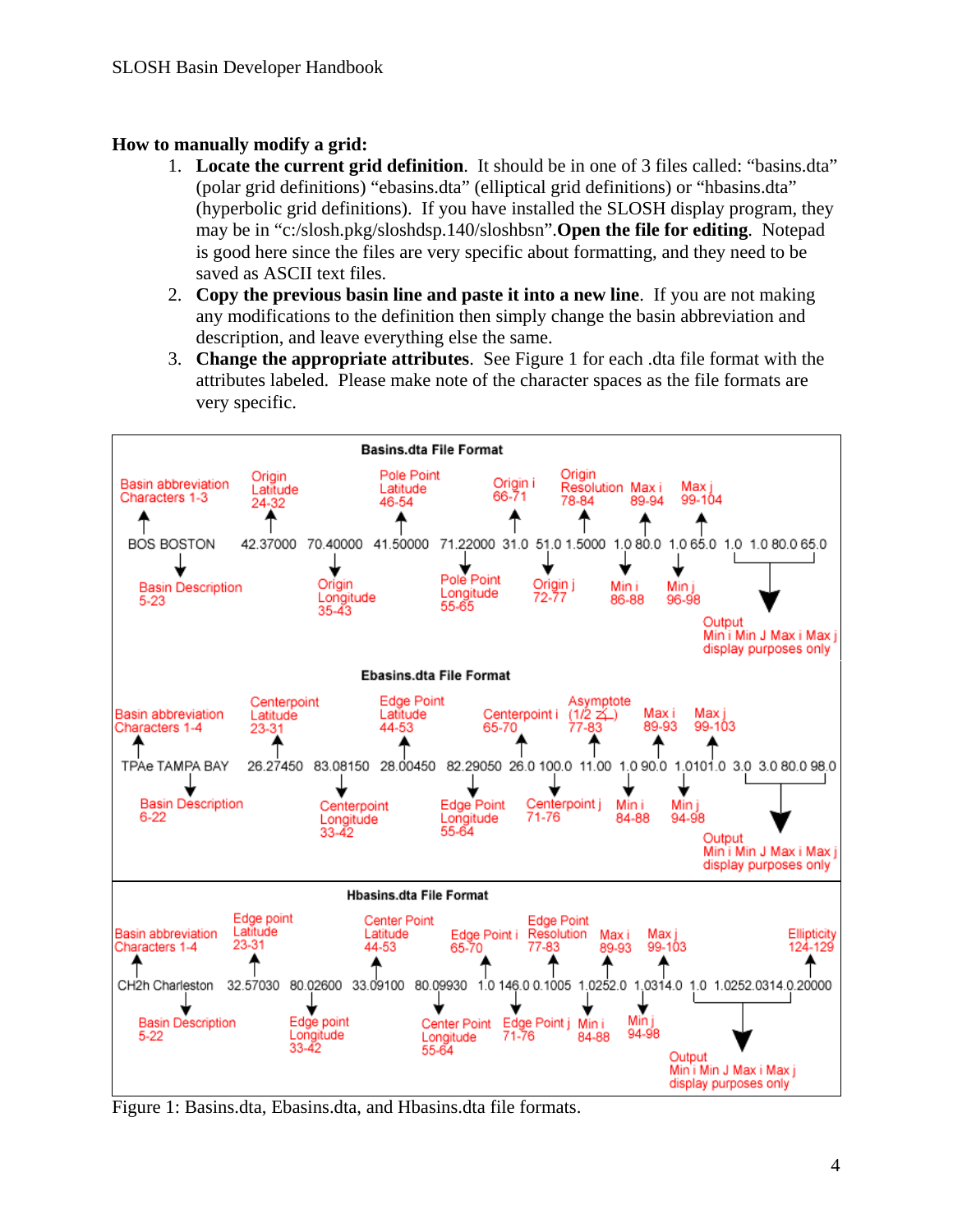#### **Example: To halve the grid cells for a polar basin**

Take Origin i, Origin j, Min i, Max i, Min j, Max j, terms and apply the following to them: "**New value = 2** \* (Old Value  $-1$ ) + 1". Then divide the resolution term by 2.

**Before**: PSX MATAGORDA BAY 28.23450 96.23060 29.04000 96.21000 40.0 29.0 1.2500 1.0 90.0 1.0100.0 1.0 1.0 90.0100.0

**After**: PS2 MATAGORDA BAY 28.23450 96.23060 29.04000 96.21000 79.0 57.0 0.6250 1.0179.0 1.0199.0 1.0 1.0 90.0100.0

#### **Creating a New Grid**

In some instances a completely new basin needs to be created. To create a new basin, use the program GRIDL (found under the lab's old computer under the QUADRANG directory). This is an older DOS program and can be run directly on this older computer or under DOSBOX with a WINDOWS XP computer. This program allows changes to each of the parameters of a new basin, generating an image of the new version on a map background.

#### **Updating sloshdsp.bnt**

After modifying the basin definition or creating a new basin, the "sloshdsp.bnt" file should be updated. This file allows the SLOSH Display program to display the basin, and is typically located in the same directory as the basin definition files.

#### **How to edit the "sloshdsp.bnt" file:**

- 1. **Copy the line of the basin you modified and paste it on a new line**. If you are adding a new basin, choose a basin in the same geographic area, and copy that line. Note: The order of this file is the geographic order in which the basins are listed.
- 2. **Remove the "\*" (or "+"), which signifies that the basin is operational**. Typically this means that simulation studies have been made by TPC and are available to display. This occurs after SLOSH basin development has finished.
- 3. **Confirm that the basin type is correct**. A 'p' means the basin was added to basins.dta, a 'e' means ebasins.dta, and an 'h' means hbasins.dta.
- 4. **Confirm that the first abbreviation matches your basin definition.**
- **5. Choose a 3 letter "file extension" for the simulation studies.** For example, the Hawaii, Hawaii basin is haw.
- 6. **Change the name of the basin**.
- 7. **Set the default display ranges to "-1"**. This tells the SLOSH Display program to default to showing the entire basin. A value, such as "0 60 087", tells the program to default to showing I from 0-67 and J from 0-87 by default.

#### **Example**

```
Before: "*:p:psx:psx:Matagorda Bay Texas:0 60 0 87"
After: " :p:ps2:ps2:Matagorda Bay Texas New:-1"
```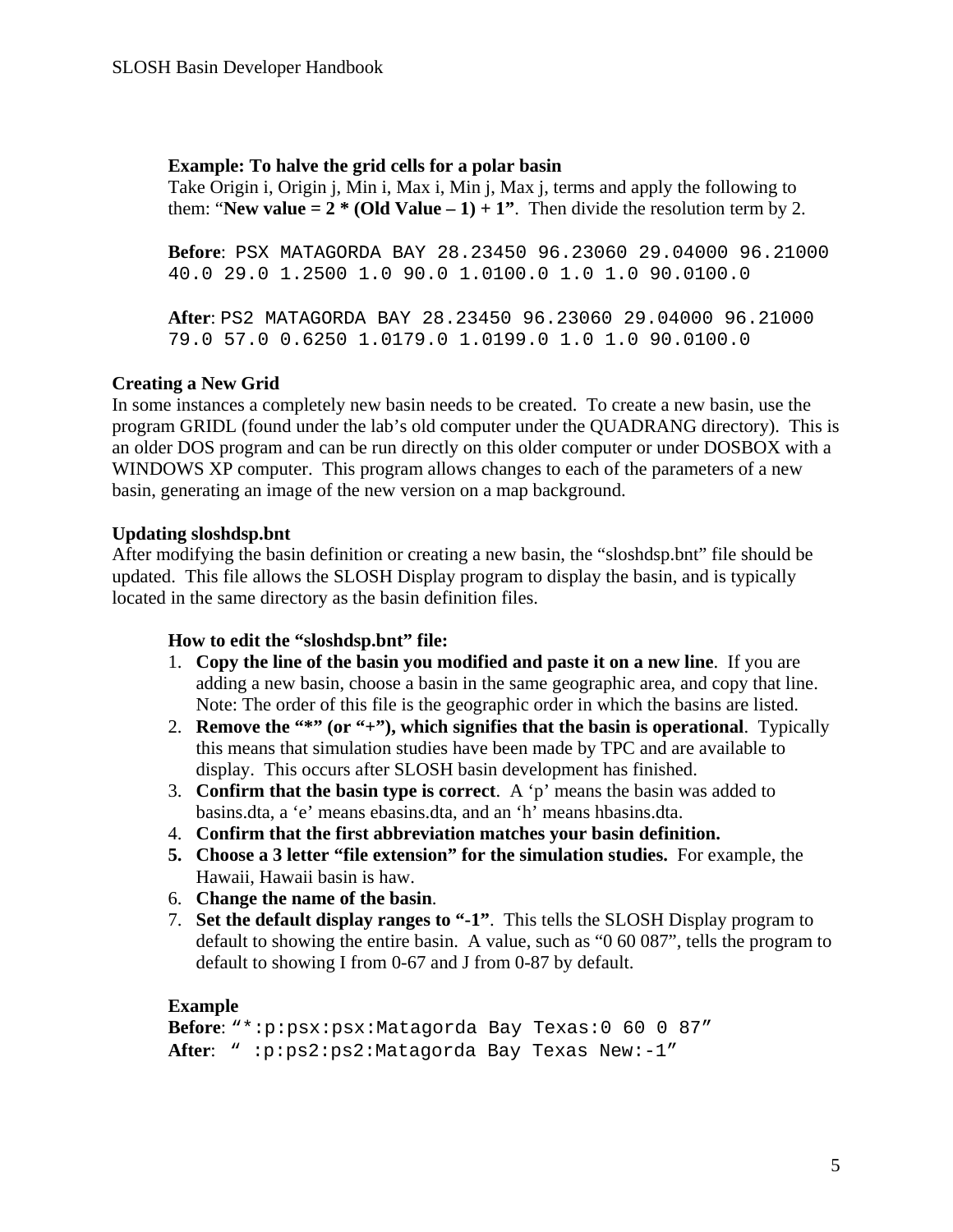# <span id="page-5-0"></span>**Convert .dd3 to Shapefile**

As discussed in the previous section, changes are not always made to the basin definition. If this is the case, the developer should access the existing data in the basin and modify it with new information. The existing database is most likely in a .dd3 file, which is a binary file format (i.e, not readable as text) designed for the Worksheet program. The Worksheet program is a DOS program which was developed specifically for displaying and editing SLOSH basins. We have moved most of the basin development tasks into ArcGIS; however we continue to use the Worksheet program for its error and consistency checking. In order to edit the data in ArcGIS we must convert the .dd3 file into .shp files.

The current method for converting .dd3 files into a .shp files is the "Buddy3" program. One option of the program is to convert a .dd3 file into a set of shapefiles. The shapefiles which Buddy3 creates are as follows: xxx\_grid.shp, xxx\_oset.shp, xxx\_barr.shp, xxx\_cut.shp, xxx flow.shp, xxx hght.shp, xxx mid.shp (the "xxx" is the basin three or four letter identifier). The shapefiles will be populated accordingly with the existing basins data.

In the event that the basin grid definition is modified, it is not possible to use the previous basin's data directly because the cell sizes and/or location will no longer match up. Buddy3 is still useful in this case as it allows us to generate "empty" shapefiles based only on the basin definition. A majority of the data fields will be empty in these shapefiles; however the program will populate the grid information, such as the poly id, i\_index, and j\_index columns. The usefulness of this information will be described later as each shapefile is discussed in detail.

#### **Instructions for using Buddy3**

To convert a .dd3 file to shapefiles, open a command prompt and enter the following:

S:\OST2\_D\OST25\ArcGIS\Tools>Buddy3 -DD32Shp c:\work\xxx.shp -dd3File  $\ldots$ ..\..\marine\ws\xxx.dd3 - bsnDir ..\..\marine\BNT -bsn xxx

Parameters:

- DD32Shp: the location and name for the new shape files.
- dd3File: location and name of the DD3 file to be converted (this is unnecessary if you are creating empty shapefiles from a new basin definition).
- bsnDir: folder location of the basins.dta, ebasins.dta, and hbasins.dta files.
- bsn: three or four letter basin identifier, must match what is in the .dta file
	- Please note: the ebasins.dta displays "HATe" but Buddy3 requires "ehat".

# **Data Collection**

A vital part of the development of SLOSH basins is the collection of quality datasets. One of the reasons for updating the basins is to incorporate higher resolution datasets into the basin as they become available. Research must be done for each area to find the latest datasets. These datasets must be verified and compared to ensure quality. Good comparison tools include ESRI's raster calculator and the zonal statistics tool. The following are datasets that should be downloaded and used for basin development. To determine which area should be downloaded, we recommend loading the basin definition into ArcMap.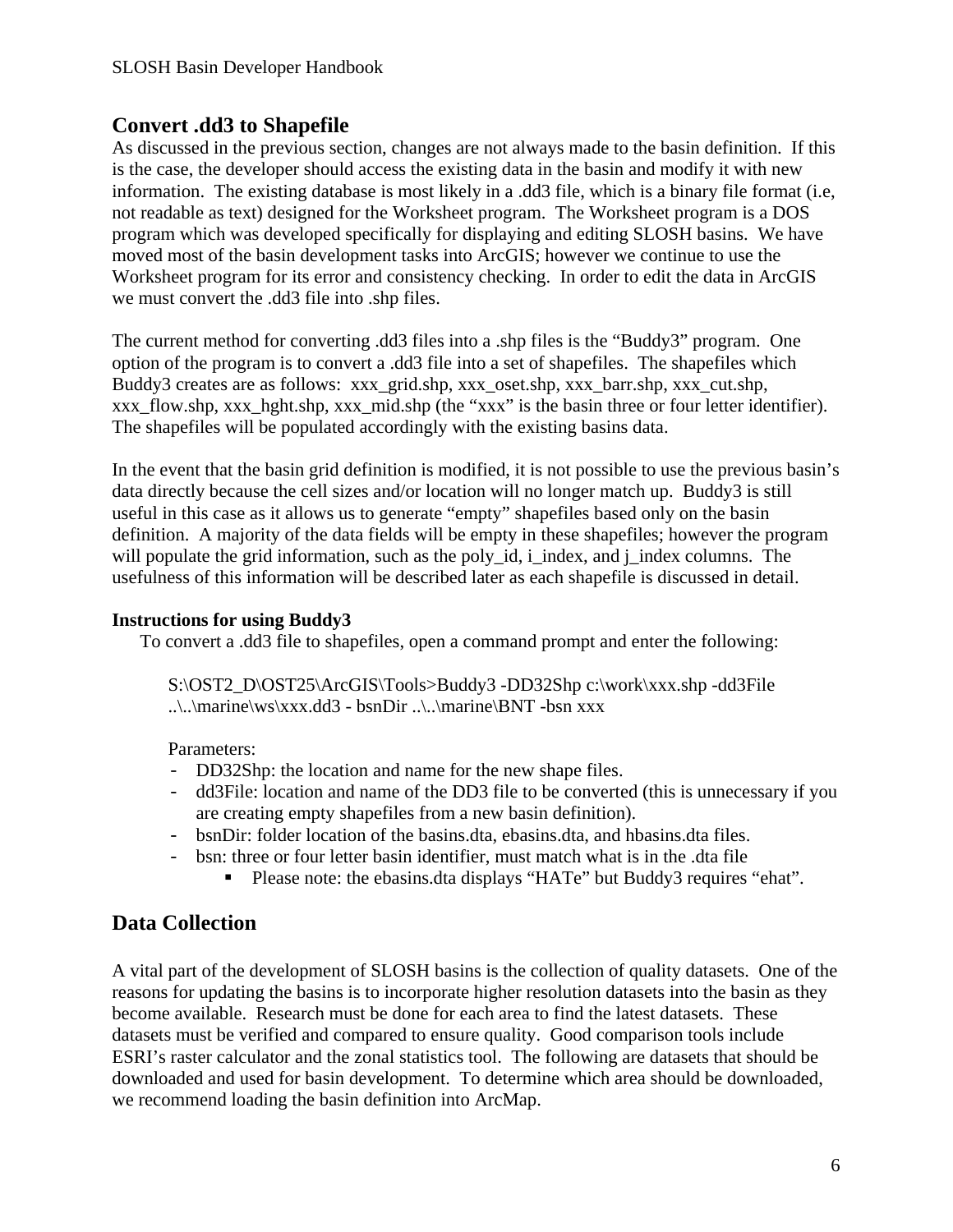Please Note that understanding datums is critical to working with a variety datasets. SLOSH has historically used NGVD29 for the vertical datum, but basins created post 2007 have shifted to using NAVD88 for the model's reference vertical datum and NAD83 for the horizontal datum. We anticipate phasing out the NGVD29 basins over the next few years as existing basins are updated. It is important to note and document the datums for each dataset, and if needed, make sure it is converted to match the set standards of NAD83 and NAVD88.

#### **National Elevation Dataset (NED)**

*"The USGS National Elevation Dataset (NED) has been developed by merging the highestresolution, best quality elevation data available across the United States into a seamless raster format. The dataset provides seamless coverage of the United States, HI, AK, and the island territories. The NED has a consistent projection (Geographic), resolution (1 arc second), and elevation units (meters). The horizontal datum is NAD83, except for AK, which is NAD27. The vertical datum is NAVD88, except for AK, which is NGVD29. The NED is a very dynamic dataset which is updated bimonthly to incorporate the "best available" DEM data. As more 1/3 arc second (10m) data covers the US, then this will also be a seamless dataset."* –from ned.usgs.gov

Much of the elevation data gathered for values above 0ft is from the NED. The NED are replaced when higher resolution, better quality datasets are found. The 1 arc-second and 1/3 arcsecond data should be compared for each basin. Comparisons for the last several basins have highlighted very little difference between the two datasets. When this is the case 1 arc-second should be used as the size of the dataset is much smaller, thereby, much easier to work with.

#### **Instructions for NED download:**

- 1. Go to <http://seamless.usgs.gov/website/seamless/viewer.php>
- 2. Use the viewer to download the appropriate area for your basin. a. When downloading data this site defaults to the 1 arc second dataset.
- 3. Unzip and load the files into ArcMap.
- 4. Mosaic them using the "Mosaic to New Raster" tool in the Data Management toolbox.
	- a. Make sure 32 BIT FLOAT is selected in the Pixel Type drop down list.

#### **National Geophysical Data Center (NGDC) Bathymetry Data**

NGDC's Bathymetry Data provides a comprehensive coastal relief dataset with a 3 arc-second resolution. The dataset extends well into the oceans, serving bathymetric data needs well. These data are applicable for most areas in the basins less than 0ft. Because finer resolution DEM's are readily available the topographic data in this dataset should be ignored. It is important to note that over water these data are in a vertical datum of Mean Low Water, Mean Low Low Water, Mean High Water, or Mean Sea Level so the data must be converted to NAVD. The data over land is NAVD 88.

The Costal Services Center has published a website and corresponding PDF relating to datum conversion. Both can be found at <http://www.csc.noaa.gov/topobathy/>.

#### **Bathymetry Data Download—NOAA GEODAS Grid Translator**

- 1. Go to <http://www.ngdc.noaa.gov/mgg/bathymetry/relief.html>.
- 2. Select the Costal Relief Digital Elevation Model.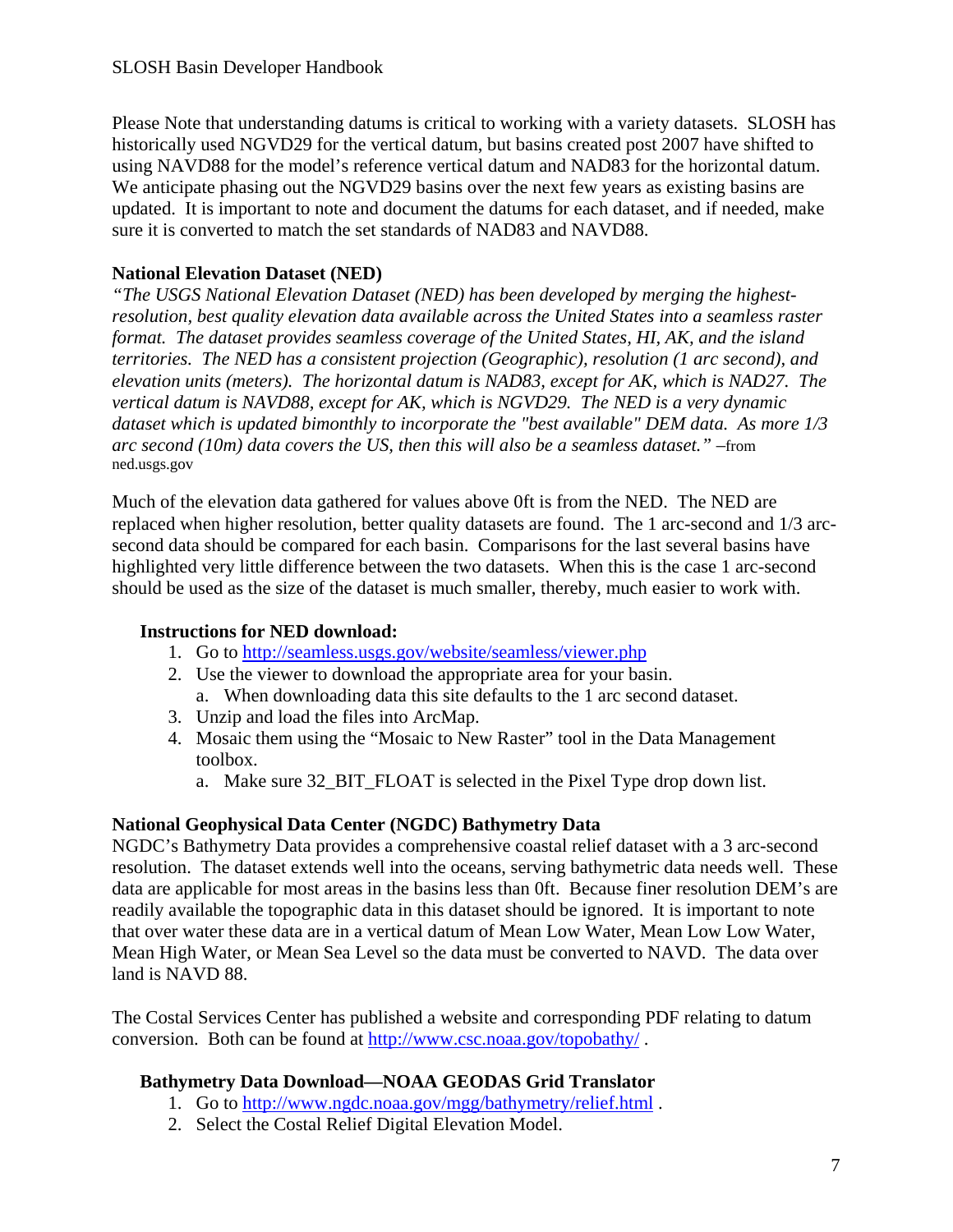- a. Please note the other available models—a different model may be more appropriate depending on the basin location. Always check to see if a tsunami dataset is available as it has a much higher resolution.
- 3. Open the GEODAS program and then click File, Design-a-Grid.
- 4. Select the best available grid database (in most cases only US Coastal Relief Model 3 Second Grids will be available).
- 5. Enter latitude and longitude limits for the desired grid.
- 6. The remaining boxes should be filled in as follows: Grid cell size: 3 seconds; Precision: tenths of meters; Number Type: 4-byte floats; Empty grid-cell value: 999999; Output Grid Format: ASCII Raster Format. Click okay.
- 7. Retrieve the data file by clicking the link on the web page.
- 8. Click Ok and designate a name and folder to save the new file to.
- 9. Convert the file from ASCII to raster using ArcToolbox. (Specify the output data type as FLOAT.)
	- a. Please note: These data are in meters.

#### **Tsunami Datasets**

High resolution tsunami datasets can be found at

<http://map.ngdc.noaa.gov/website/mgg/dem/viewer.htm>. These datasets are very helpful as they have been through a thorough quality control process and are accompanied by reliable metadata. Unfortunately, the datasets are much smaller than the typical basin but they can easily be mosaiced into a larger dataset. Please note that these datasets are in MHW. The accompanying report provides a conversion value between MSL and MHW.

#### **LiDAR Datasets**

LiDAR (Light Detection and Ranging) data provides high resolution topographic data. These data are costly to collect and only available in selected areas. Developers use LiDAR data primarily for the shoreline areas, as the high resolution data are very useful in determining barrier heights. NOAA's Coastal Services Center is a good source for LiDAR, as they host many different datasets on their LDART system. When using this data is it important to confirm the data is bare earth. This type of dataset frequently contains buildings and tree tops, neither of which should be counted toward barrier heights.

#### **Costal Services Center Download—LDART**

Download and import the Data:

- 1. Go to <http://maps.csc.noaa.gov/TCM/#availabledata>
- 2. Select the desired dataset.
- 3. The retrieval tool form should be filled out as follows:
	- a. Projection: Geographic
	- b. Horizontal Datum: NAD83
	- c. Vertical Datum: NAVD88
	- d. Vertical Units: Meters or Feet
	- e. Data Class: Ground
	- f. Data Type: ascii
- 4. When the data has been retrieved you will receive an email with a link to a zip file. Download and unzip the file.
- 5. Use ArcToolbox to convert the file from an ASCII to a raster file.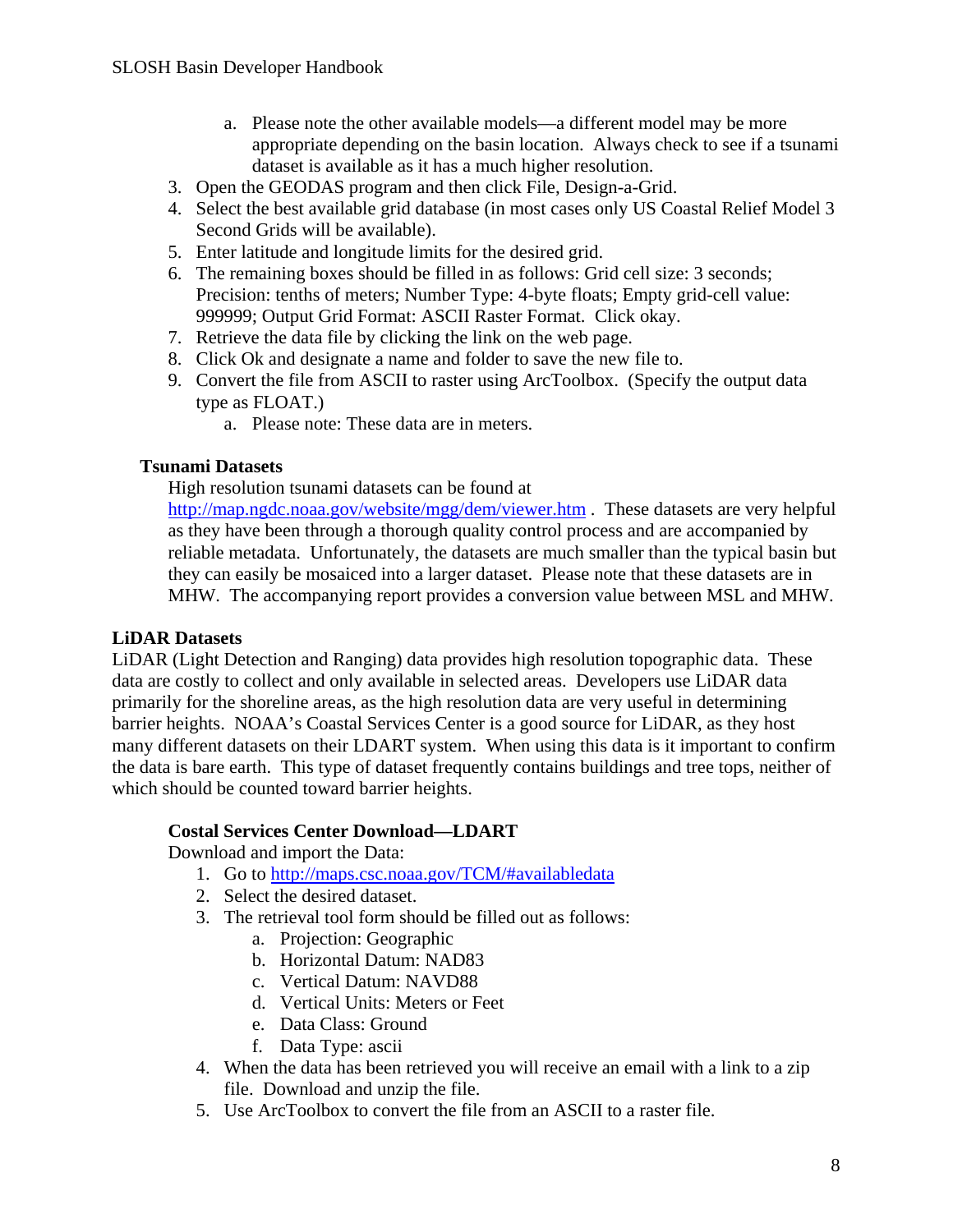LiDAR Data derived from other entities, i.e. County Government, etc. should be documented for future references.

- 1. Update the AvailableData.mxd ArcMap project with special datasets available for your project—do not include NED or NGDC Bathymetry.
	- a. Make sure to fill in each attribute in the AvailData shapefile.

#### **National Land Cover Dataset (NLCD)**

Land Cover data are necessary for the basin Trees layer, the details of which will be explained in a later section. Currently, the input for this layer is downloaded from the National Land Cover Dataset (NLCD) website which is hosted by the Multi-Resolution Land Characteristics Consortium (MRLC). Based on field observations, basin developers have found the NLCD to be accurate and use it to determine land cover classifications for our basins.

NLCD Download Instructions:

- 1. Go to <http://www.csc.noaa.gov/crs/lca/gulfcoast.html>or [http://gisdata.usgs.net/website/MRLC/viewer.php.](http://gisdata.usgs.net/website/MRLC/viewer.php)
- 2. Download the appropriate data.

#### **Digital Raster Graphics (DRG's) —TOPO! National Geographic Data**

Throughout the basin development process it is helpful to have a comprehensive reference map displayed. The National Geographic DRG's serve this purpose well. These DRG's are a seamless dataset of the U.S. Geological Surveys topographic maps, showing contours, roads, rivers, etc. These DRG's are referenced throughout the basin development instructions.

Downloading TOPO! National Geographic Data:

- 1. Install TOPO! 4.0 and TOPO! Professional Suite for ArcGIS from the software CD.
- 2. Go to [http://www.topopro.com/web\\_forms/feedback/support.asp](http://www.topopro.com/web_forms/feedback/support.asp) to install the necessary patches, *this should be installed before installing 9.2*.
- 3. The TOPO! data are stored on an external hard drive.
- 4. In order for the TOPO! extension to know where to pull the data from, the shared drive must be mapped to a network drive.
- 5. Open ArcMap, Tools, Extensions. Check the boxes next to TOPO! Image Support and Multi-Layer Extension.
- 6. Right click on an ArcMap toolbar. Click TOPO! for ArcGIS.
- 7. Click TOPO! for ArcGIS on the toolbar. Click Set Local Directory. Choose the location where you would like to save the metadata.
- 8. Click on New TOPO! 24k Layer.
- 9. Select all of the discs for the area you are looking for. (Please note: This list references the hard drive, not the TOPO CD's.)
- 10. Use the TOPO select arrow to select the desired area.
- 11. Click on Editor, stop editing. Save your edits.

This program does not run flawlessly. If a run time error appears, try importing the data into a brand new map. If this does not work try "Modifying" the program. This can be done in the Control Panel under Add/Remove programs.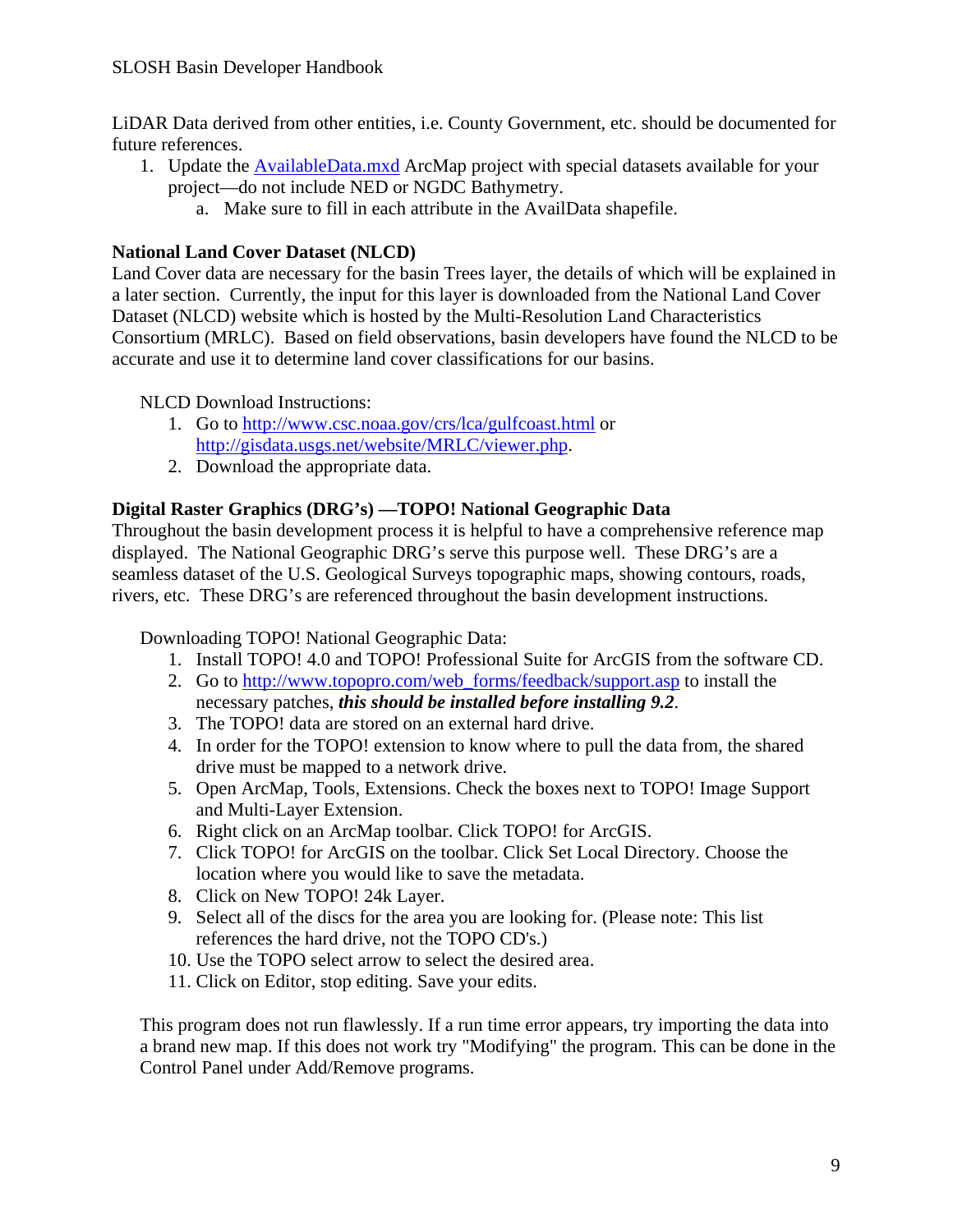<span id="page-9-0"></span>Support Information can be found at:

-[http://www.topopro.com/support/TOPOPROARCGIS\\_USER\\_GUIDE.pdf](http://www.topopro.com/support/TOPOPROARCGIS_USER_GUIDE.pdf) -<http://www.topopro.com/support/FAQ-ArcSuite.pdf>

# **Data Documentation**

Data documentation is also crucial in the data collection process. It is important to know when, where and what was collected so that we can easily reference the data whenever a pertinent situation arises.

- 2. Start a new SLOSH Basin Development Steps document.
- 3. On the second page of the Development Steps document make sure to include the following:
	- a. Web addresses for downloaded data and the dates on which the data was downloaded.
	- b. Contact information for specialized data (specifically data that has been shipped to us).
	- c. Copies and dates of specific questions sent to the customer (Will and Arthur) and/or the Hurricane Center.

# **Datum Conversion Process**

Frequently, the best available data for the bathymetry of a basin does not match the datum of the topography data, and vice versa. The difference in datum's becomes a problem in the next step when the two datasets are merged and averaged. Thus, it is necessary to convert all datasets to NAVD88 before any calculations are performed. The following steps explain how to convert datasets as well as observations made at sea level.

- 1. Add the NOAA Tide Gauge shapefile (it needs to include datum values for NAVD88 as well as the datum for the dataset to be converted).
- 2. Using the following calculation find the difference between NAVD88 and the data's datum (most likely MSL or MLW).
	- o To convert the data datum to NAVD88 (the following discussion assumes the data is in MSL but the same process applies to all datums):
		- Find the difference between NAVD88 and MSL at all possible tide gauges.
			- NAVD  $(10) \text{MSL} (9.5) = \text{DIFF} (0.5)$
		- Find the average difference by adding together all of the tide gauges in the basin and then dividing by the number of gauges.
		- Add the value algebraically (keep the sign)
			- MSL  $(2)$  + DIFF  $(0.5)$  = NAVD88  $(2.5)$
		- Visit [http://www.ngs.noaa.gov/TOOLS/Vertcon/vert\\_sign.html](http://www.ngs.noaa.gov/TOOLS/Vertcon/vert_sign.html) for clarification
- 3. When converting observations made at the sea level (frequently referred to as Current Sea Level by developers) complete the following:
	- o Go to: [http://co](http://co-ops.nos.noaa.gov/station_retrieve.shtml?type=Historic+Tide+Data)[ops.nos.noaa.gov/station\\_retrieve.shtml?type=Historic+Tide+Data](http://co-ops.nos.noaa.gov/station_retrieve.shtml?type=Historic+Tide+Data)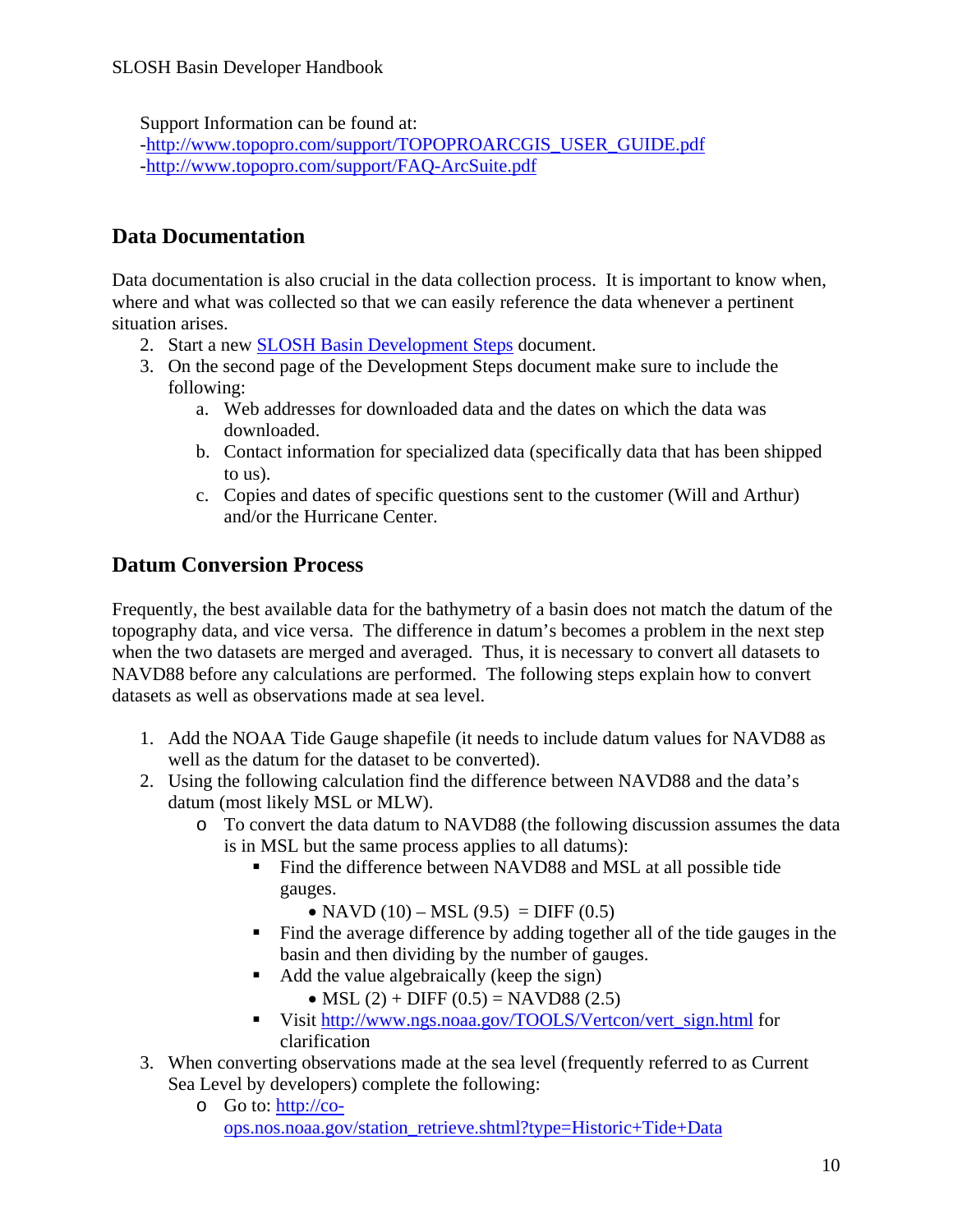- <span id="page-10-0"></span>o Select the closest tide gauge to the observation—ensure that the datum selected is MSL, the data unit is in feet, and the time zone is local.
- o Enter the data at which the observation was made then click on the 'Get Data' button
- o Scroll to the time at which the observation was made and take note of the value listed (1.5' means 1.5' above MSL)
- $\circ$  If the value is positive, subtract is from the observation (observation = 9', corrected  $MSL = 7.5'$ )
- o Apply the conversion value between MSL and NAVD to the corrected observation value.

# **Average Elevations**

The SLOSH model requires an elevation value to be assigned to each grid cell. These elevation values determine at what storm surge height the cell will flood. These values are the basis of the model which is why the collection and analysis of data, as described previously, is so important.

The SLOSH Basin Development team developed a custom model in ArcGIS to compute these values. To access the model you must load the SLOSH Development Toolbox into ArcMap. The model is called ["Pre-Merge DEM and Bathymetry Average Tool](http://aat.nws.noaa.gov/wikit/mywiki/references/50%21)". Open the model for editing and update the parameters with your data.

#### **Pre-Merge DEM and Bathymetry Average Tool Description:**

Parameters

- Bathymetry data
- DEM
- SLOSH basin grid shapefile (created from Buddy3)
- Output file name and destination

Please note: By default, all of the files generated by this tool will be stored in C:\work. An error will display if this folder does not exist. Also, the DEM and bathymetry data must be in the same vertical datum. This frequently means converting the bathymetry data from MLW or MLLW. The Costal Services Center has published a website and corresponding PDF relating to datum conversion process. Both can be found at <http://www.csc.noaa.gov/topobathy/>

The following bulleted items give a step by step explanation of how the model works.

- 1. Resample: resample 90 meter bathymetry data to 30 meters to match the DEM.
- 2. Single Output Map Algebra: replace all values  $\leq$  =0 in the DEM with the bathymetry data. Creates a new raster.
- 3. Create new raster: mosaics altered DEM raster with the remaining bathymetry data. (This has to be done because the DEM data does not extend all the way into the ocean.)
- 4. Copy: Basin SLOSH grid into C:\work.
- 5. Make Temporary Feature Layer: exports basin SLOSH grid to a layer file.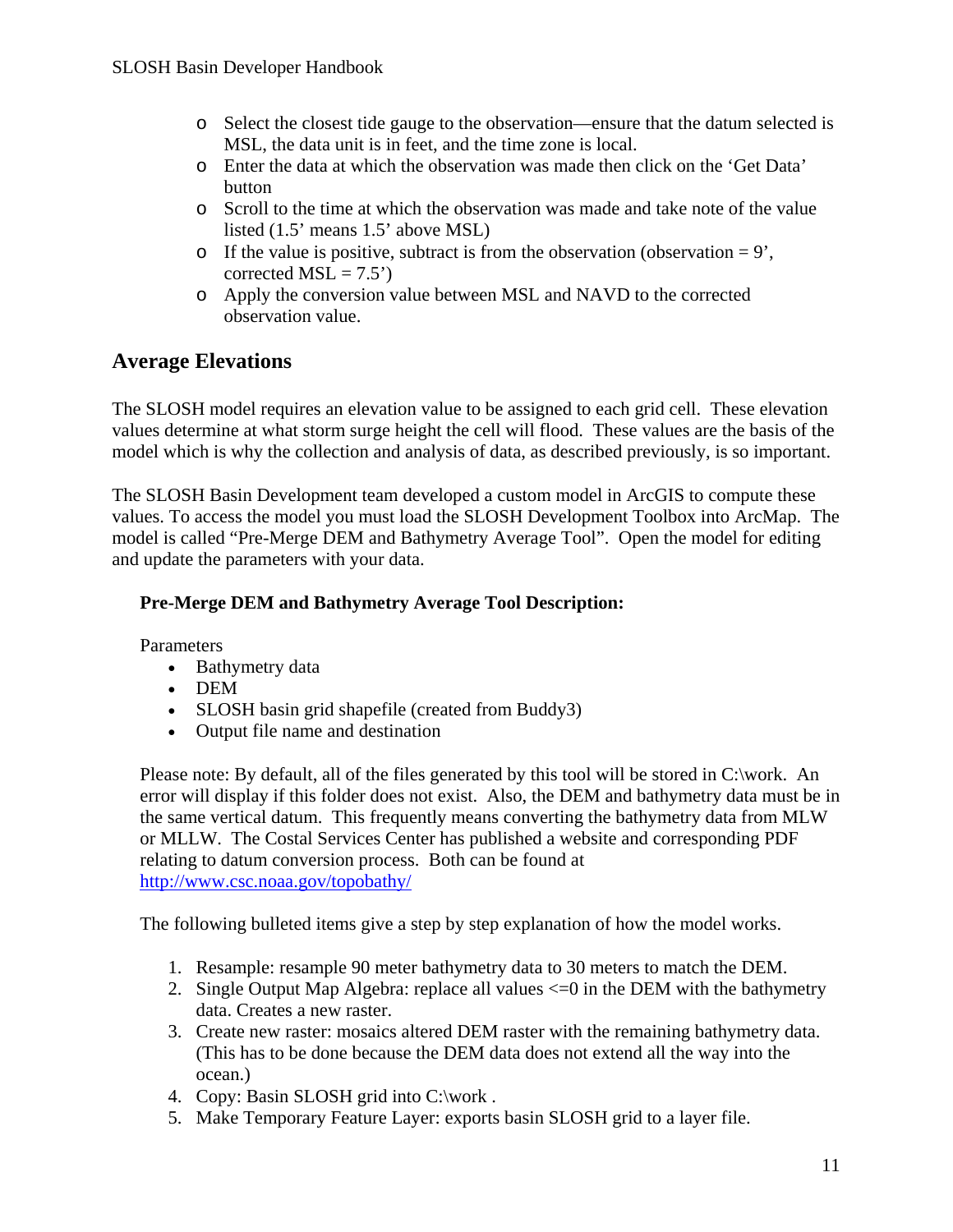- <span id="page-11-0"></span>6. Zonal Statistics: finds the mean of each cell inside the basin grid layer. Outputs a new raster with mean elevations.
- 7. Convert Features to Centroids: Creates a new shapefile with center points from each cell in the basin grid shapefile.
- 8. Elevation Sampling: Creates a table that shows the values of cells from the zonal raster for defined locations (basin grid centroids). Resampling technique: Nearest.
- 9. Join Elevation: Joins basin grid layer file and Elevation sampling table.
- 10. Select Elevation: Exports the joined layer file to a new permanent shapefile.
- 11. Add fields: poly id, i-index, j-index, Elev, HeightFt, Populate fields: (this data was generated in previous steps but the default column names are not correct so this step simply copies over the correct data into a well named column) poly\_id, i-index, jindex, Elev, HeightFt
- 12. Delete Old Fields: deletes unnecessary columns.
- 13. Select data for final export: selects and exports the entire shapefile.

## **Momentum Points**

Momentum points are located at the vertices of the grid cell. The value of the momentum point is the maximum height of the four surrounding grid cells. Momentum points are used by the SLOSH model to determine the flow of water across the surface. You do not need to calculate momentum points since they are based solely on the value of the grid cell heights, or the barrier points if they exist. Momentum points will be mentioned throughout the process, and are used to determine other pieces of the basin. Momentum points are in red in Figure 2.

# **Flows & Cuts**

Flows and Cuts are needed in the SLOSH model to determine the movement of storm surge over land and water. There are two types of flow created by developers, 1-D flow and 1-D flow with banks. 1-D flow indicates that the flow of water, when the cell is wet, is across the entire cell. 1-D flow with banks indicates that the flow moves through a channel in the cell. A river which only covers fifty percent of a cell is a good example of 1-D flow with banks.

Both types of flows are saved in a single shapefile. They can be distinguished by the width values. 1-D full cell flows will always have a width of -1. Flows with channels will always have a width value between 0.1 and 0.9.

Cuts are locations along a channel where the width of the flow with banks changes. These are entered into the database as the fraction (in tenths) of the cell width. The following is an example of where a cut is needed: a section of 1-D flow with banks where the width is 0.5 requires a cut when the river narrows to a cell width of 0.2. The cut represents the width change from 0.5 to 0.2.

#### **A. 1-D Flow (Full Cell)**

1-D Flow is added to the basin in instances when the maximum of two adjacent elevations values are less than the minimum of the corresponding momentum points, and water should be allowed to flow unimpeded. 1-D Flows are added at the mid-point of the grid cell. See Figure 2.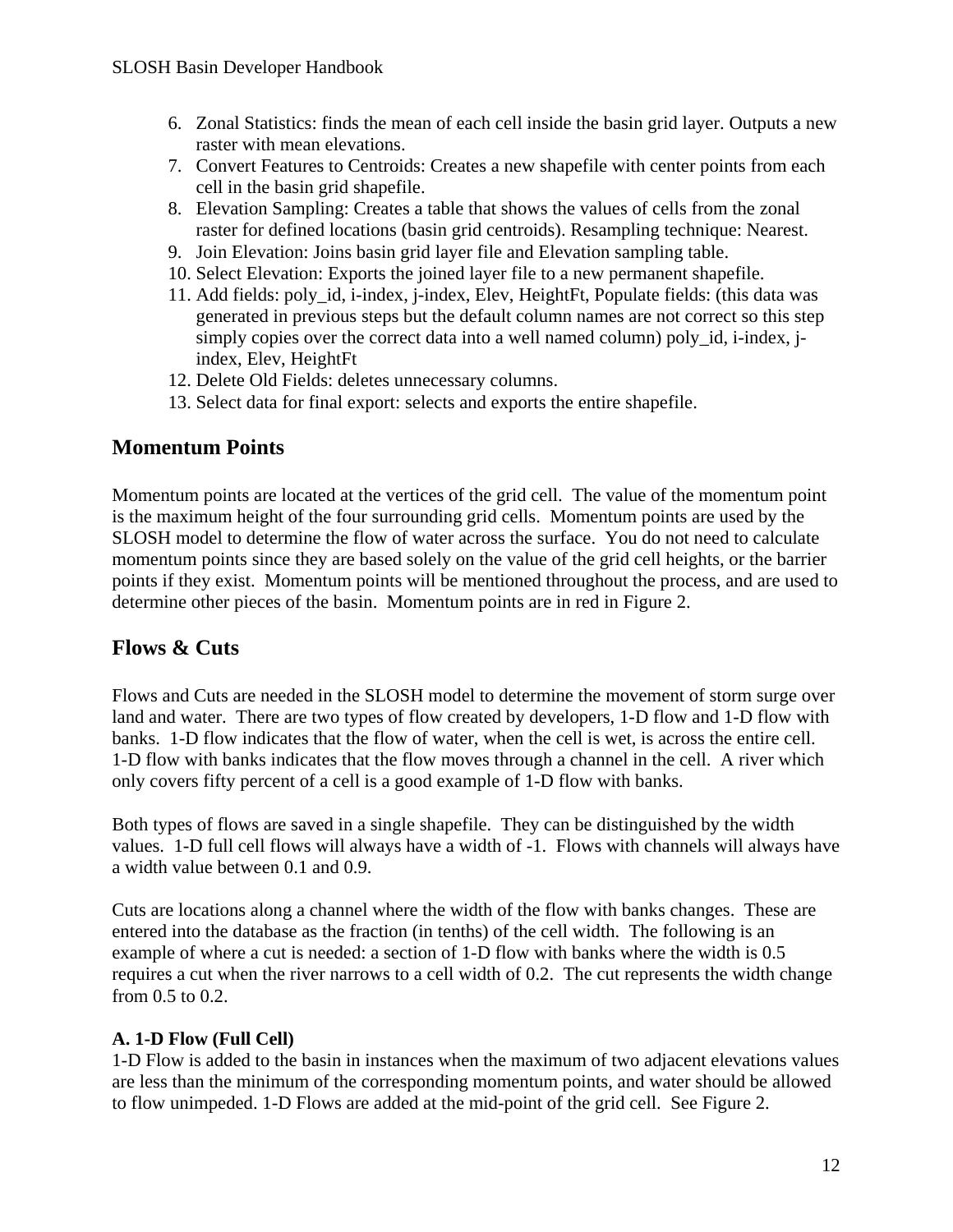



#### **Attributes of 1-D Flow (Both Full Cell and Flows with Channels)**

*Poly\_id*: A unique id assigned to the cell to assist with merging. Poly\_id is only used by the .shp files, not in the model.

*i* index, and *j* index: The index of the cell which the flow is going into.

*Side*: A numerical value 1-4 based on the location of the flow. See Figure 3.

*Angle*: The angle of flow across the edge. Angles must be between -90 and 90. See Figure 4. *AT*: Represents the friction of the flows. A value of 0 represents a cell with no trees, while 1 represents the presence of trees.

*Width*: With Channels: The fraction of the cell that the river width encompasses. Full Cell: -1. *Bank1*: The height, in feet, of the banks in the cell that the flow is going into (interior). *Bank2*: The height, in feet, of the banks in the cell that the flow is coming from (exterior).



Figure 3 Side values for flows going into 2,2 Figure 4 Angle Values for Flows

#### **Determining 1-D Flow (Full Cell)**

Previously, the worksheet program was used to add flows. The worksheet displayed either a red square or a red line where 1-D flows were needed and the basin developer then added each flow manually.

Currently, a python script  $(S:\O{OST2_D\O{S}725\ArcGIS\Tools\Flows.py})$  denotes which midpoints (created by the Buddy3 process) should be 1-D flows. This script reads through the elevation shapefile and compares each cell elevation value to the surrounding values. If the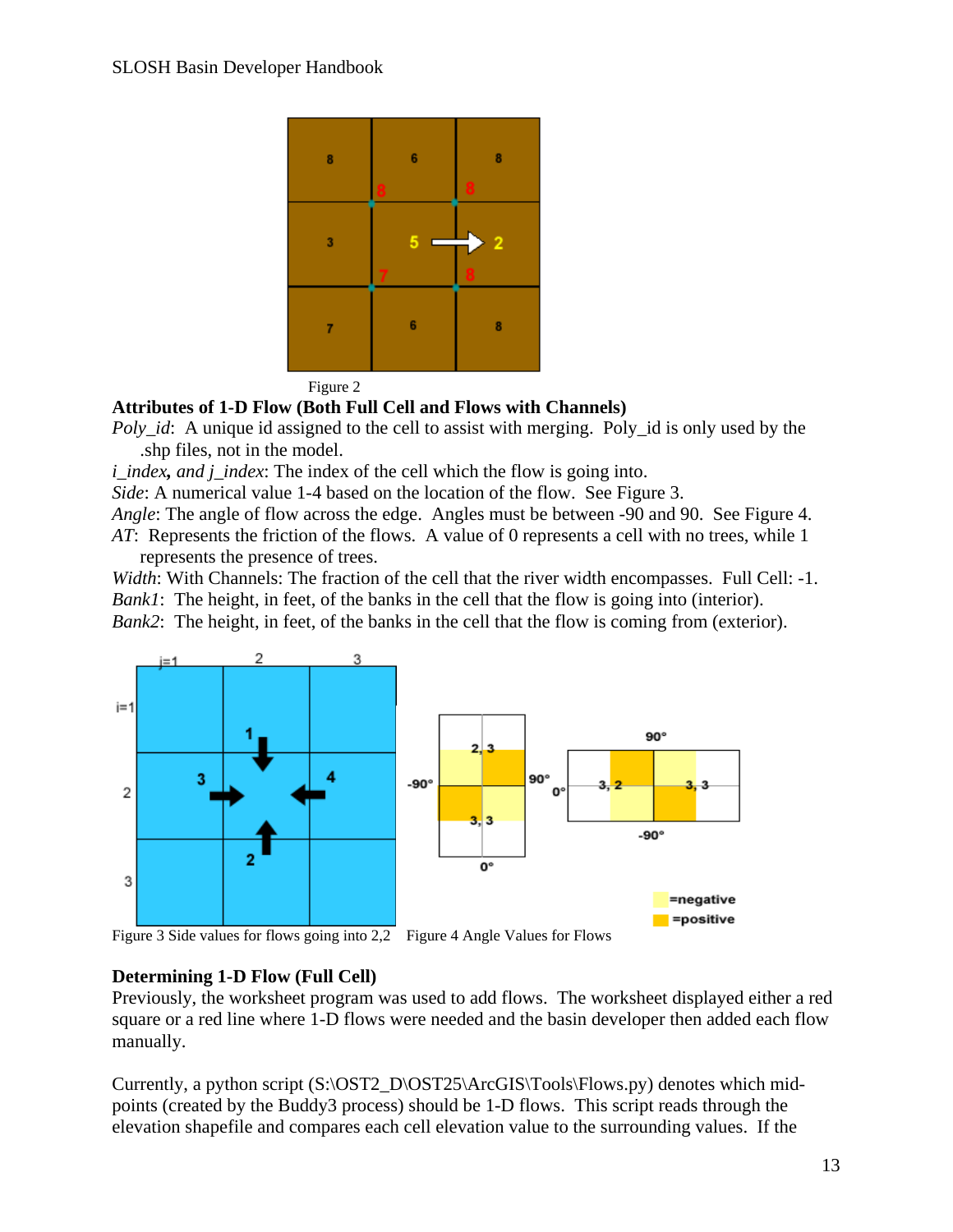#### <span id="page-13-0"></span>SLOSH Basin Developer Handbook

maximum of the elevation values is less than the minimum of the momentum points, the script marks that cell. Selected mid-points are then exported into a new file and that is the basis of the flow input. The angle values are added manually after the flows have been determined. Because this process will introduce flows where a barrier is desired some of them will need to be manually deleted from the output. Further discussion will follow.

#### **Steps for Creating 1-D Flow (Full Cell)**

- 1. Use the xxx\_mid.shp from the Buddy3 –DD32Shp process (this will be a simple point file that has i index, j index, and side).
- 2. Open the Flows script in Python.
- 3. Replace file names in the "##USER INPUTS" section of the script. Need to input the elevation shapefile, the momentum shapefile, and the midpoint shapefile locations.
- 4. Run the script.
- 5. The point shapefile will now have values in the "Flow" field.
- 6. Select by attributes, "Flow"  $= 1$ .
- 7. Select and copy all of the Flows with the value of 1 into the empty xxx\_flow file extracted from the Buddy3 program.
- 8. You will then need to go through your basin manually deleting any 1-D Flows that are not necessary. This will be in places where you would want a barrier rather than 1-D flow, such as levees or dunes.

#### **B. 1-D Flows with Banks (Channels)**

1-D Flows with Banks are added to cells where there are rivers or streams that do not cover the entire width of the cell. As shown in Figure 5, flows are added to represent the river. Flows should follow the meander of the river as closely as possible given the restrictions of the grid. Banks and Widths are the two additional attributes that must be added to flows representing channels. In the example below, the width is set to 0.2 because the river width spans approximately two tenths of the cell. The cell elevation values for cells with 1-D Flow with banks are set to the depth of the river, in this case -5 ft. The bank attribute represents the height of the banks along the river. If no bank height is set the model will assume that the banks are equal to the height of the adjacent cell. See Figure 6 for a cross section of three grid cells displaying river, bank, and land heights.

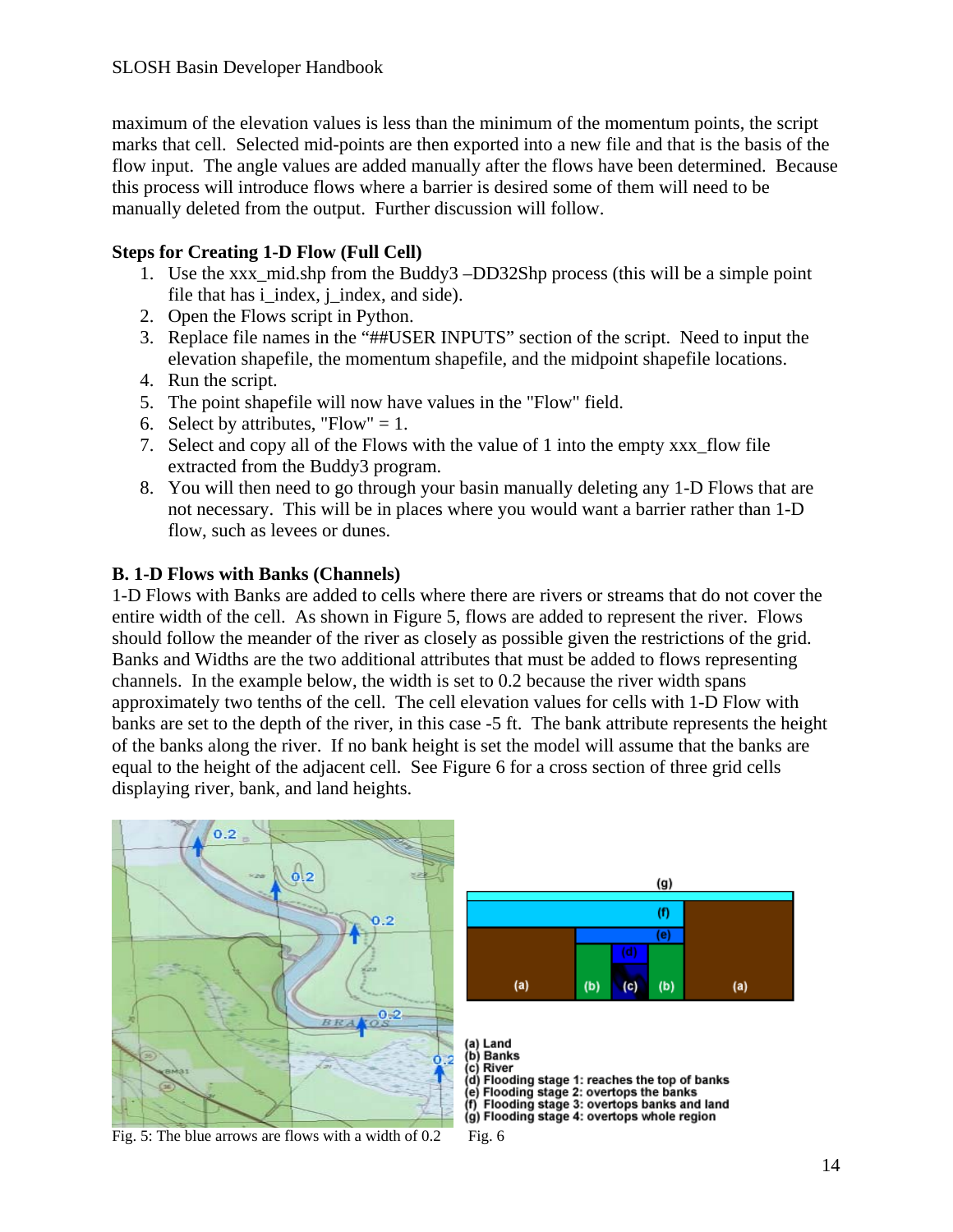#### <span id="page-14-0"></span>**Determining 1-D Flows with Banks (Channels)**

Several different layers are used to determine where 1-D flows with banks are necessary; specifically these layers highlight channels, rivers, and streams. The most helpful layer is the Digital Raster Graphic (DRG) from National Geographic. The NWI river polygons and NGDC Bathymetry datasets are also helpful. The basin developer manually works through the basin and determines which rivers need to be added. In this step the developer is looking for water flow that is less than a grid cell wide. Rivers wider than a cell should be represented in the elevation cell average.

#### **Steps for Creating 1-D Flow with Banks (Channels)**

- 1. 1-D Flows with banks are added at the mid-point of the grid cell.
- 2. The developer should use the same shape file created from the full cell flow process.
- 3. Scan through the DRG file to find rivers.
- 4. At a river location, if full cell flows are already in the shapefile, simply add the Width, Bank1, Bank2, Angle, and AT values to the flows.
- 5. If flows are not already in the shapefile, edit the shapefile by adding a new flow, snapping the flow to the mid-point file. Fill in the appropriate attribute information, specifically Width, Bank1, Bank2, AT, and Angle. In order to get the Poly-id, i, and j values you can wait until you are finished and run the Identity tool, located in the SLOSH Development toolbox.
- 6. While adding 1-D Flow with Banks, the cell elevation value should also be changed to the depth of the river. Use the bathymetry data to determine the depth of the river. Please note: bathymetry is rarely available for smaller rivers and streams. Channels depths for areas without bathymetry information will need to be estimated.

# **C. Cuts**

Cuts are used to connect 1-D Flow with Banks of varying widths. Cuts are added at the midpoint of the grid cell. See Figure 7.



Figure 7: The blue Z is a cut, going from a width of 0.2 to 0.1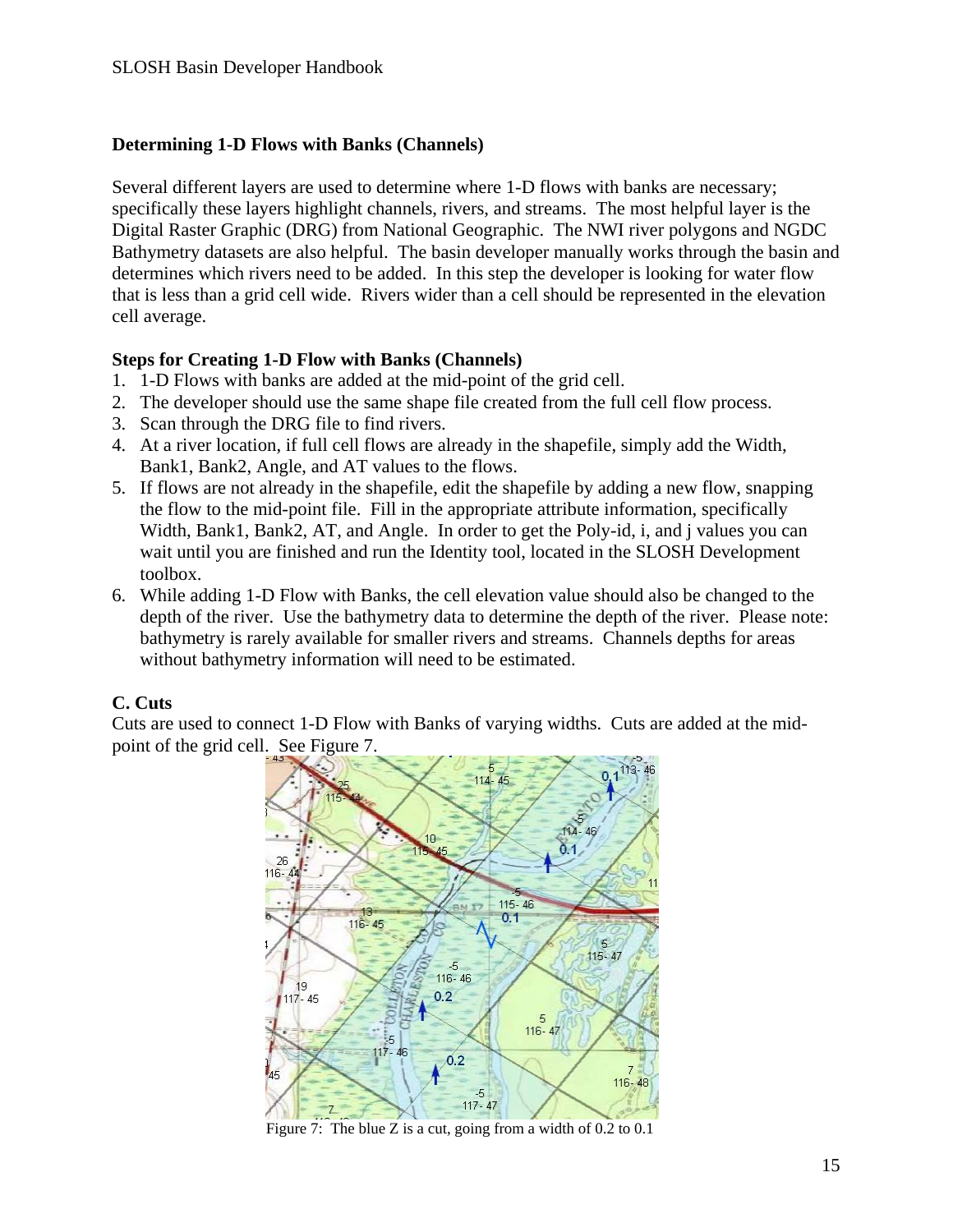#### **Attributes of Cuts**

*Poly-id*: A unique id assigned to the cell to assist with merging. Poly\_id is used only in the .shp files, not in the model.

*i* index, and *j* index: The index of the cell which the cut is going into.

*Side*: A numerical value (1–4) based on the location of the cut. See Figure 3.

*Angle*: The angle of flow across the edge. Angles must be between -90 and 90. See Figure 4.

- *AT*: Represents the friction at the cut. A value of 0 represent a cell with no trees, while 1 represents the presence of trees.
- *Width*: The minimum of cut1 and cut2.
- *Cut1*: The width of the river in which the cut is going into.
- *Cut2*: The width of the river in which the cut is coming from.

#### **Determining Cuts**

Cuts are determined in the same manner as 1-D flow with banks, by scanning the DRG to find the point at which rivers change widths. It is most efficient to add them at the same time as the 1-D flow with banks. Anytime the width of a river changes by a tenth of a grid cell, a cut should be added. A frequent example of the need for cuts is at the mouth of rivers when the model goes from full cell flow over ocean to 1-D flow with banks.

#### **Steps for Creating Cuts**

- 1. Use the xxx\_Cuts file created from the Buddy3 program.
- 2. While adding 1-D flow with banks add cuts where necessary, snapping the cuts to the midpoint shapefile.
- 3. Fill in the appropriate attribute information, specifically Side, Angle, AT, Width, Cut1, and Cut2. See Figure 8 for attribute examples. In order to get the Poly-id, i, and j values you can wait until you are finished and run the Identity tool located in the SLOSH Development toolbox.
- 4. There should never be a cut and a flow at the same point. You may have to delete flows that were automatically created by the flow script.
- 5. When adding Cuts, the cell elevation value should also be changed to the average depth of the river. Use the bathymetry data to determine the depth of the river. Please note: bathymetry is rarely available for smaller rivers and streams. Channels depths for areas without bathymetry information will need to be estimated.



| Cuts |   |              |                         |                                  |     |   |     |     |  |
|------|---|--------------|-------------------------|----------------------------------|-----|---|-----|-----|--|
| ID   |   |              |                         | Side Angle Width Aside Cut1 Cut2 |     |   |     |     |  |
| (a)  |   | $\mathbf{z}$ | $\overline{\mathbf{2}}$ | $-60^\circ$                      | 0.2 |   | 0.5 | 0.2 |  |
| (b)  | 3 | 3            | 4                       | О°                               | 0.2 | 0 | 0.2 | 0.4 |  |
| (c)  | 4 | 1            | 1                       | 60°                              | 0.2 | 0 | 0.7 | 0.2 |  |

Figure 8: Example cuts and attribute table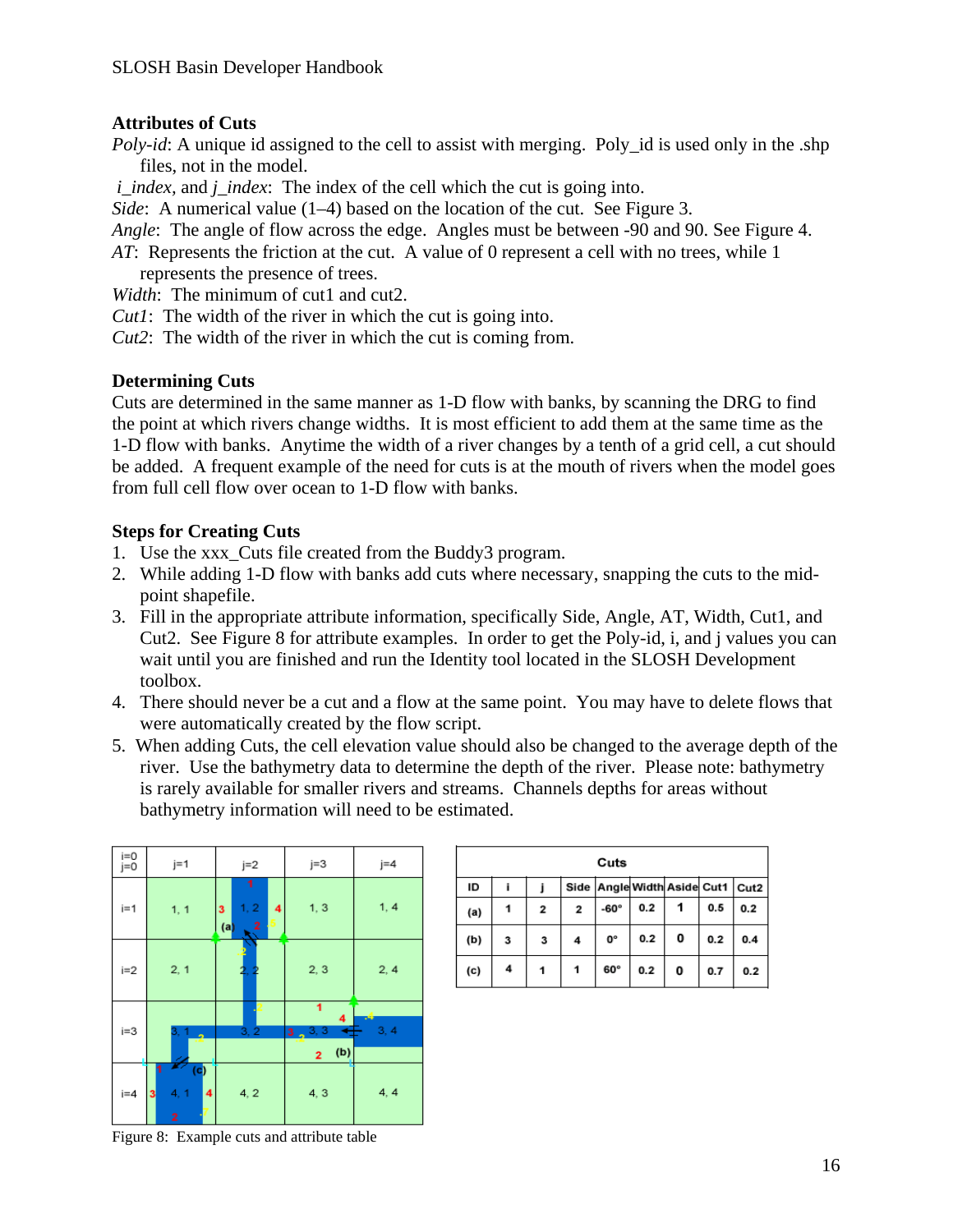# <span id="page-16-0"></span>**Barriers**

Barriers are required when the average elevation of a cell does not represent a significant peak found within the cell. Examples include levees and barrier islands. Levees are manmade, narrow, linear structures that maintain an elevation significantly higher than that of the surrounding area. Because levees are usually narrow in comparison to a grid cell, they are frequently not reflected in the cell average. A barrier must be added to alert the SLOSH model that water will not go through the cell until it overtops the barrier height. Barrier islands behave similarly as they frequently have dunes with a peak higher than the cell average.

Barriers are also needed when channels touch another body of water because channels can't be added in a location where the momentum point, or the maximum value of the four surrounding cells, is less than or equal to zero. This is also an issue when two channels run side by side. For example, the Intercoastal Waterway runs along the Gulf of Mexico in many areas. In these cases, a barrier should be added between the two water bodies, whose height is the land elevation between the waterways (a cross section is a good way to find this information). Barriers should be used instead of banks in these cases because a bank value does not change the momentum value but a barrier value does.

Barriers are added at the vertex of the basin grid cells in the same location as the momentum point and will replace the momentum point value in the .dd3 file.

#### **Attributes of Barriers**

*Poly-id*: A unique id assigned to the cell to assist with merging. Poly\_id is used only in the .shp files, not in the model.

*i\_index,* and *j\_index*: The index of the momentum point at that location

*Elevation (ft)*: The height up to which the object will block water, for dunes this may be slightly lower than the highest elevation of the dune

#### **Determining Barriers**

The National Geographic's Digital Raster Graphic (DRG) layer is used to spot possible barriers. The DRG often includes the location of levees, dikes, dunes, etc. The ESRI profile tool is then used to look at a cross section of the elevation data (high resolution LiDAR when possible). From these cross sections the developer is able to determine if a significant peak exists that is higher than the cell average. Another way to find possible barriers is through the ArcMap Slope tool, or simply changing the symbology of the DEM layer.

A ridgeline identifying tool was created specifically for locating barriers. Separate documentation is available for this tool.

#### **Steps for Creating Barriers**

- 1. Use the xxx\_barrier.shp created from the Buddy3 program.
- 2. Scan the National Geographic DRG File to locate possible barriers. Also use the elevation raster (change the display by classifying the values), to locate possible barriers. Check every cell along the coast line for dunes.
- 3. Use ArcGIS's 3D Analyst extension to check for possible barriers.
- 4. Draw a profile line from the water body inland. Developing a pattern is helpful when it comes to reading the graph.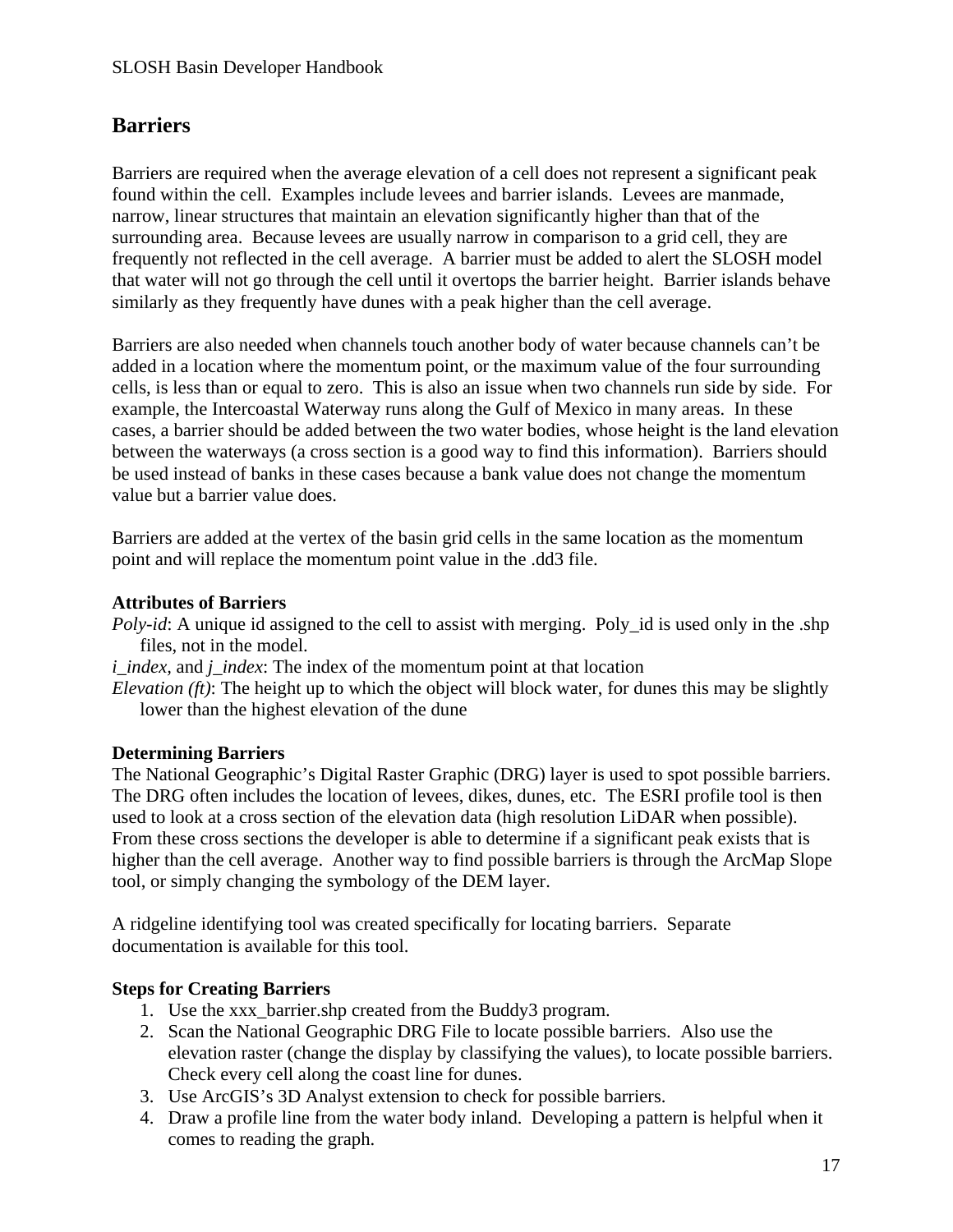- <span id="page-17-0"></span>5. Press the Create Profile Graph button on the 3D Analyst tool bar.
- 6. Using the graph, assign a value to the barrier. Make sure to take note as to whether the data are in meters or feet. It may help to use raster calculator to convert the data from meters to feet.
- 7. Right click on the graph and select "Save to Graphic".
- 8. Paste the graph into a new Word document. Record the cell the profile passes through, the data source, feet or meters, and the barrier height deduced from the image.
- 9. Add a new point to the barrier shapefile and fill in the height attribute with the value deduced. You can populate the poly-id, i\_index, and j\_index by running the identity tool with the momentum shapefile after you are finished adding barriers.

## **Trees**

Tree values inform the model of increased friction at the momentum points. Friction is important because it decreases wind speed and slows water flow. Tree values are broken up into three main categories:

Land and Channels

- 4: High terrain: Greater than 36ft
- 1: Lake and tree: between 0 and 36 ft, forested land
- 3: Lake only: between 0 and 36 ft, non-forested land, as well as channels below 0 ft and bays below 0 ft

**Oceans** 

- 5: Ocean/shallow water: Greater than or equal to -29ft (This value should only be applied in oceans and gulfs. It is not meant for channels or bays.)
- 2: Deep water: Less than -30ft
- 7: Interior of Lake: OKE basin only

Boundary values (along the edges of the SLOSH grid) are also designated through the "tree" specification

- 4: Solid Wall (no flow): All land: includes areas where river cross through the boundary
- 6: Static height: nominally, less than or equal to -30ft
- 8: Intermediate: nominally, between -30ft and -75ft (there should be fewer than five of these in a sequence)
- 9: Shallow: 0 to 30 ft

Tree values are added at the corner points of the cells. The tree values are frequently determined by the momentum value for the particular point. However, for elevation values between 0 and 36 ft, the National Land Cover Dataset is used to determine if it should be Lake only (3), or Lake and Tree (1).

Exceptions to the Default Tree Values

- 1. Shallow water values (9) are only meant for open water. Shallow water values automatically assigned to bays, rivers, and inlets should be changed to a lake value (3).
- 2. The number of Intermediate (8) and Shallow Water (9) boundary conditions must be limited on each side of the basin. The range of values for each number should be between 3 and 5.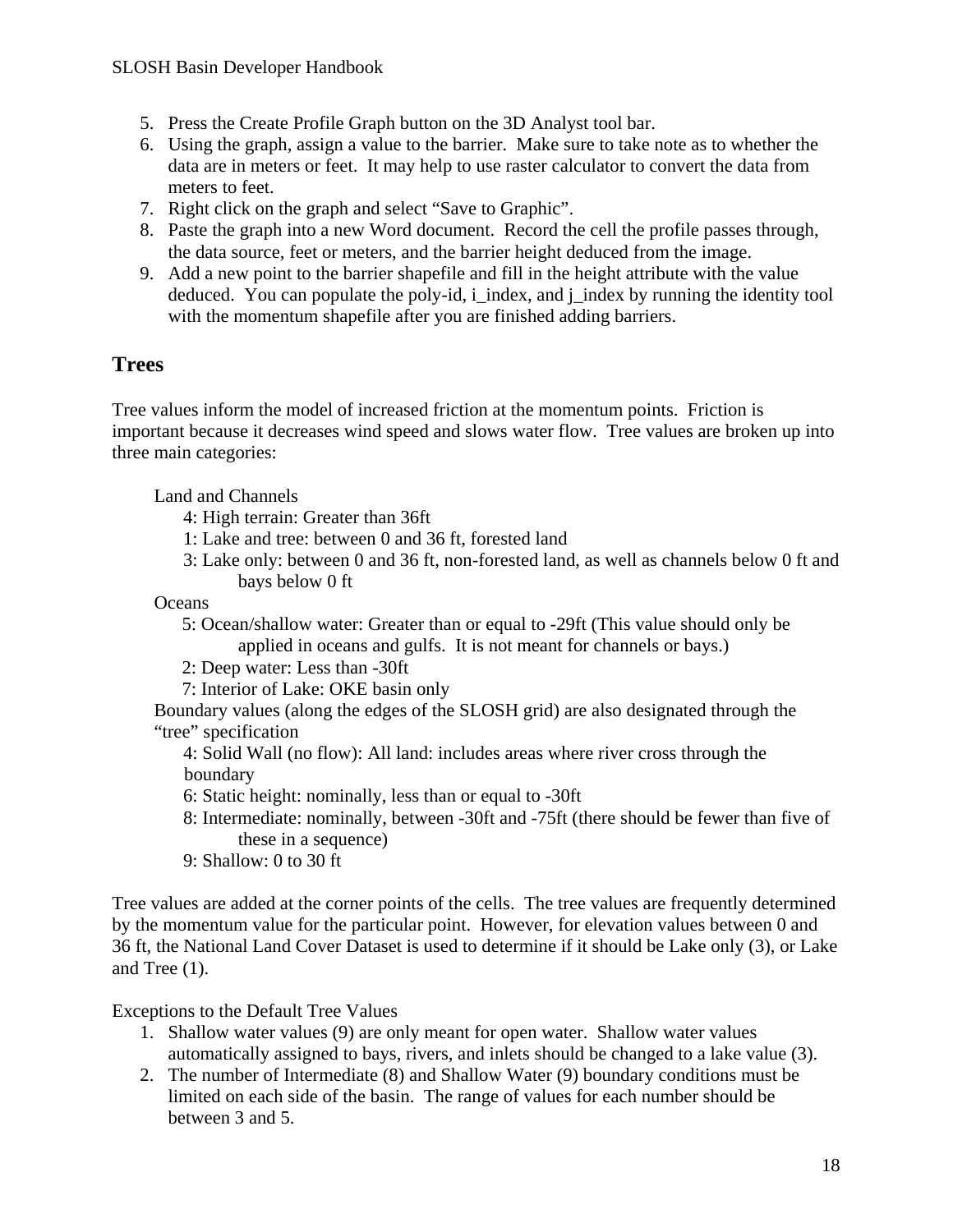#### <span id="page-18-0"></span>**Attributes of Trees**

*Poly-id*: A unique id assigned to the cell to assist with merging. Poly\_id is used only by the .shp files, not in the model.

*i* index, and *j* index: The index of the momentum point at that location.

*Tree*: Numbers 1-9 as determined from the previously discussed categories (land and channels, oceans, and boundaries).

*Boundary*: The value of 1 distinguishes boundary points from interior points, 0.

#### **Steps for Creating the Tree Layer**

- 1. Add the Slosh Basin Development Toolbox (if not already added)
- 2. Run the "Work with Land Cover" Model (in the Tree section of the toolbox) in ArcMap.

**Parameters** 

- a. NLCD-Land Cover data
- b. Shifted Basin Grid
- c. Tree Shapefile (created by buddy3)

This tool performs the following steps:

- a. Reclassifies the NLCD data to 1(lake and tree), 3(lake only), or 2(open water)
- b. Using the numbers assigned by the National Land Cover Database. See Appendix 2 for the land cover class descriptions.  $2=11$ 
	- 1=24, 41, 42, 43, 52, 91
	- 3=21, 22, 23, 31, 71, 81, 82, 90, 92, 93, 94, 95, 96, 97, 98, 99
- c. Zonal Statistics- calculates the majority statistics of the shifted grid cells
- d. Extract Values to Points: converts land cover raster to points (at the location of the momentum points)
- e. Adds a MOMENTUMFT Field.
- 3. Copy the Tree.shp file from c:/work to your local basin folder; you may want to rename the file to include your basin identifier, ex. bp3\_tree.shp.
- 4. Run the S:\OST2\_D\OST25\ArcGIS\Tools\Tree.py script. This script will populate the Trees field in the tree shapefile.
	- a. You must input the basin elevation shapefile, and the tree shapefile into the script before running it.
- 5. Add the tree shapefile to your map. You can symbolize the Tree shapefile by importing a symbolized template here: S:\OST2\_D\OST25\ArcGIS\Shapes\Layers. It is called trees\_lake\_barrier.lyr.

# **Validate Shapefiles**

After all elements have been added to the basin, the error checking process begins. This is done once in ArcGIS, and then again in the Worksheet program. It is important to catch as many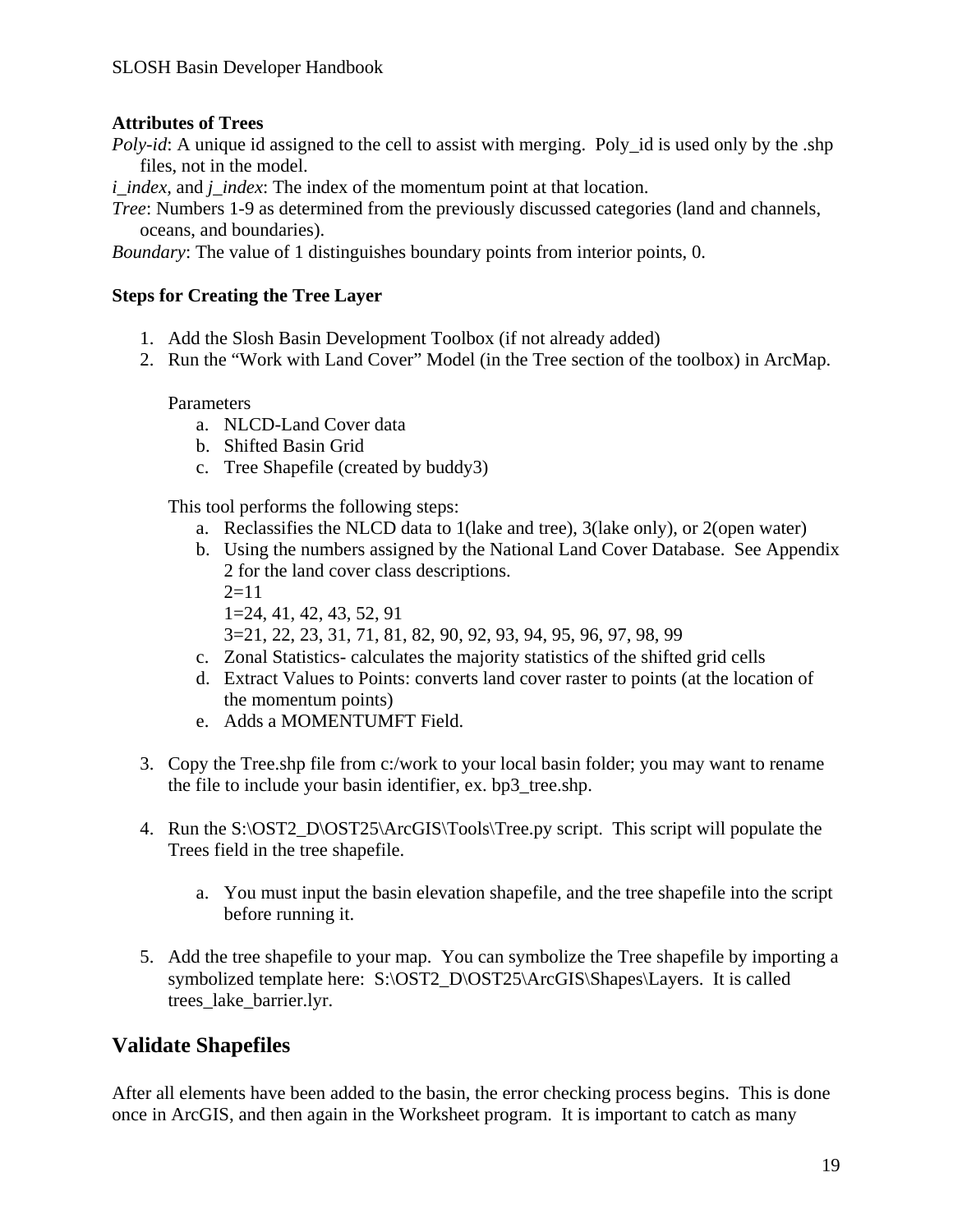#### <span id="page-19-0"></span>SLOSH Basin Developer Handbook

errors in the shapefile as possible before converting back to a .dd3 file because it is easier to edit in ArcGIS.

Use the SLOSH Development toolbox to validate the shapefiles in ArcMap.

1. Calculate the poly-id, i\_index, and j\_index for the flows, cuts, and barrier shapefiles using the identify toolset. There are corresponding identify tools for each shapefile.

2. Run the all the tools in the Validation toolset. The tools included in this toolset use the following equations to check for errors:

- 1-D Flows & Cuts Shapefiles Validation Equations:
	- $\circ$  Side < 1 OR Side > 4
	- $\circ$  AT  $\leq 0$  AND AT  $\leq 1$
	- $\circ$  Angle <-90 OR Angle > 90
	- o Width = -1. Then: Select from Current Selection: Bank1  $\leq 0$  OR Bank2  $\leq 0$
	- $\circ$  Width = 0 OR Width  $\ge$  1 OR Width  $\lt$  -1
	- o Selects overlapping cuts and flows

Elevation Shapefile Validation Equations

o ElevFt > 99 OR ElevFt <-999

Trees Shapefile Validation Equations

- o Tree values not between 1 and 9
- o Tree values designated as boundaries but with non-boundary values
- o Tree values designated as shallow water but overlapped by barriers

#### **Convert Shapefiles to DD3**

The worksheet program will catch some errors that the shapefile validation process does not catch. In order to do final error checking on the basin, the shapefiles must be converted back to .dd3 format. A python script is used for this step.

#### **Steps for Converting Shapefiles to .dd3**

- 1. Open the S:\OST2\_D\OST25\ArcGIS\Tools\Shp2.dd3\_polygon.py script
- 2. Replace the file path for the elevation, barriers, trees, flows, and cuts shapefiles in the script with the file location for your specific basin.
- 3. Replace the file path for the .dd3 file to be created.

#### **Error Checking in the Worksheet Program**

A major benefit of the Worksheet program is that it provides streamlined error checking of the basin file. The worksheet program displays flashing and/or red cells to alert the user of several types of errors or deficiencies. The worksheet program also creates a file called basin\_name.err each time the program is initiated. It is located in the same directory as the .dd3 file. It is important to examine this file to confirm that all errors have been removed from the basin.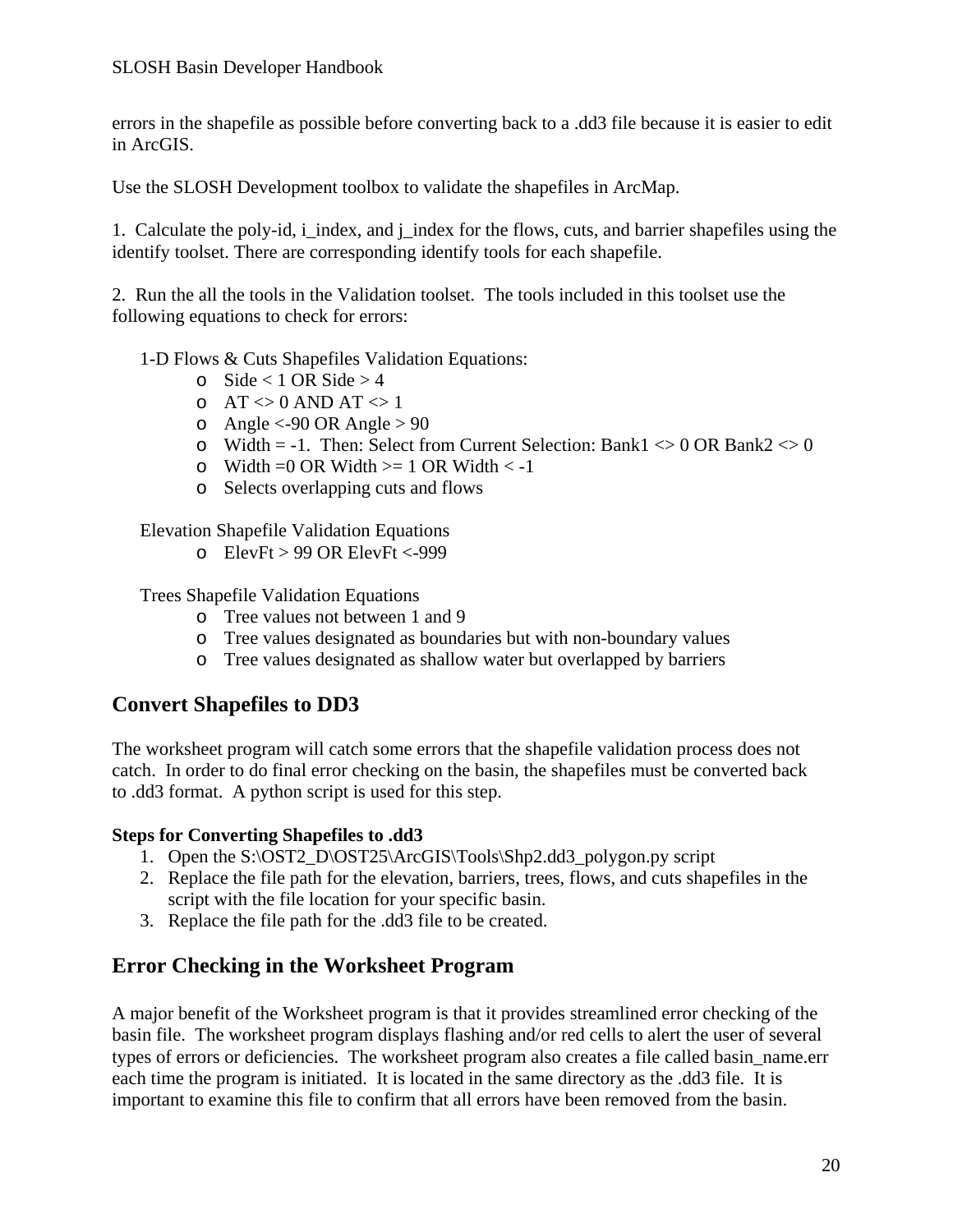<span id="page-20-0"></span>Some of the rules that the Worksheet Program check include:

- 1. 1-D Flow (and 1-D Flow with banks)
	- a. Side  $= 1-4$
	- b.  $AT = 0$  or 1
	- c. Channels cannot be added when a corner point is less than 0.
	- d. Banks cannot be higher than the lowest surrounding cell.
	- e. Angles must be between -90 and 90.
	- f. Bank heights cannot be given to full cell flows.
- 2. Cuts
	- a. Cut1 and Cut2 equal corresponding channel widths.
	- b. Banks cannot be higher than the lowest surrounding cell.
	- c. Angles must be between -90 and 90.
- 3. Trees
	- a. Boundary conditions cannot be applied to interior cells.

# **Create a PDT File**

A pdt file is required by the .dd3 to dta conversion process. Unlike the .dd3 file, the dta does not read outside files like ebasins.dta. This additional information is required for the basin transformation, also known as the basin definition. Thus, the basin definition must be added to the dta file itself. This is done through the use of a PDT file. The following steps outline the PDT file creation process.

#### Inputs

- The basins.dta, ebasins.dta or hbasins.dta file
	- The appropriate file must be stored in the directory from which the program is run. It must contain the basin call name for which you are generating the PDT file.

#### Running the program

- 1. Open "PDTGEN.EXE" from S:\OST2\_D\OST25\marine\PDT\pdtgen in a Command Prompt
- 2. A prompt "A PLOT FOR POLAR/ELLIPTICAL/HYPERBLOIC GRIDS ? (P/E/H)' requires that you enter the letter P,E, or H depending on whether the basin is Polar, Elliptical, or Hyperbolic
- 3. When prompted with: "ENTER BASIN CODE". Enter the 3-digit basin identifier, such as PV2. This must match the basin name as it appears in basins.dta, ebasins.dta, or hbasins.dta as appropriate.
- 4. Once the basin ID is entered, the program will return some of the transformation identifiers and say which basin was selected. The program will next prompt you "DO YOU WANT TO GENERATE \*.PDT FILE? (Y/N)". Enter Y.
- 5. You'll next be prompted to "enter file name (\*.PDT)=', so enter the file name for this file.
- 6. This should result in a "Stop Program terminated." when completed.
- 7. The first 7 lines of this file will be used as the .pdt file input for defining the bsnDTA file.

# **Convert to DD3 Files to DTA**

The SLOSH model inputs a DTA file for its basin database definition. Thus, the last step in basin development process is to covert the clean .dd3 file into DTA format.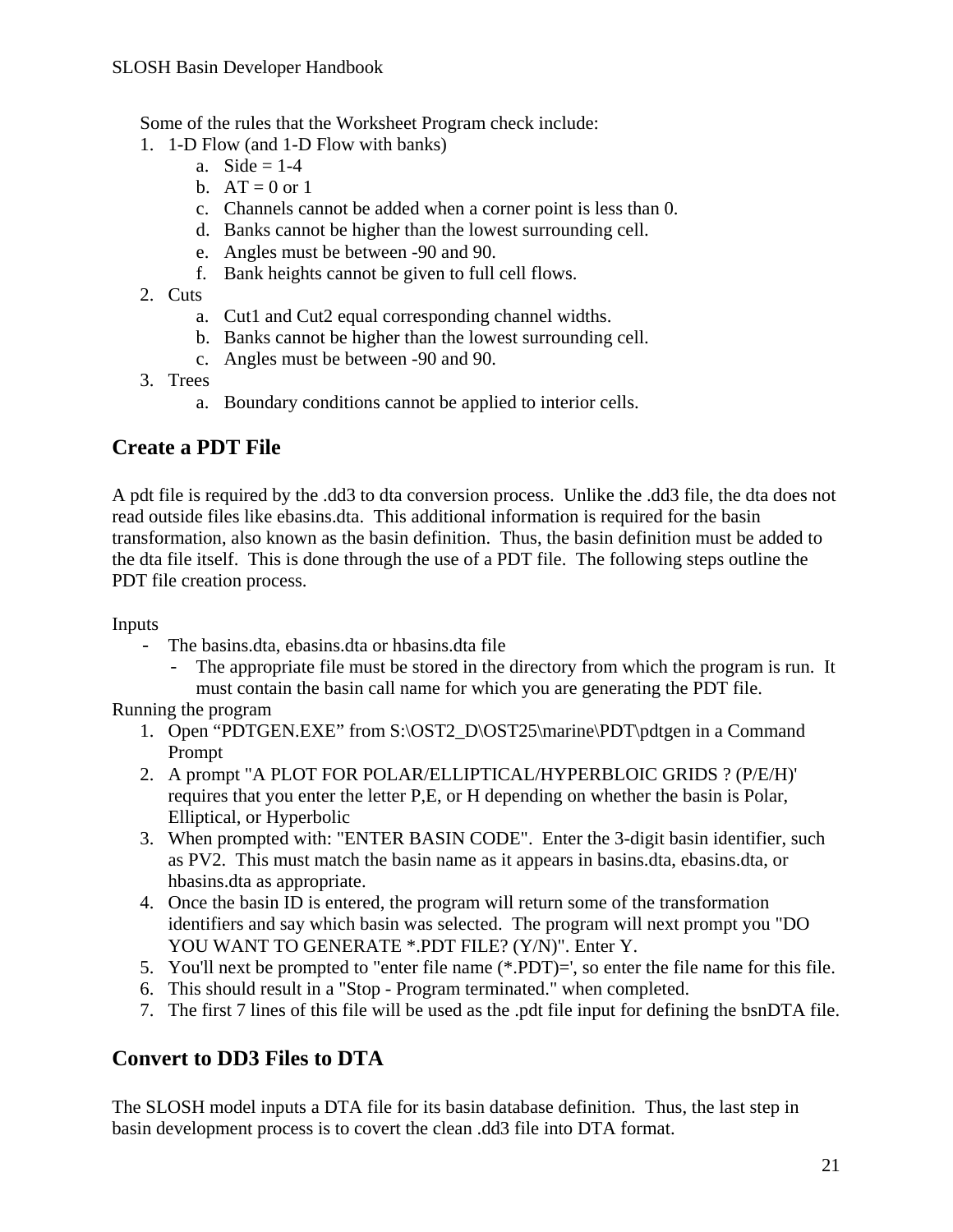<span id="page-21-0"></span>The files needed to convert to DTA are the basin .dd3 file, the .pdt file, and the .msc file. The .pdt file generating program is located in S:\OST2\_D\OST25\PDT. The .msc file is located in S :\OST2\_D\OST25\MSC. Find your previous basins .msc file and copy and rename it.

- A. Running the program from the s: drive
	- 1. Open DosBox—mount c to the s drive and open the program, use the following commands: Z: $\>$ mount c s: $\ost2 \ d\ost25$  $Z:\succight>c$ : C:\>cd marine\basnmenu C:\MARINE\BASNMENU>3FW22G\_L
	- 2. Follow the programs prompts:
		- Enter Basin Data Filename: c:\marine\ws\xxx.dd3
		- Enter Projection Data Filename: c:\marine\pdt\*xxx*.pdt
		- Enter Miscellaneous data filename: c:\marine\msc\ *xxx*.msc
		- Enter Output filename for Merged data: c:\marine\temp\*XXX*DTA
	- 3. If the program runs without error, and the DTA file is complete make sure you move the DTA out of the temp folder to the marine/SLHBSNS folder.
- B. Finalizing the DTA:
	- 1. Open the DTA and PDT files.
	- 2. Note that the top few lines of the two files do not match like they should.
	- 3. Delete the second time step line from the DTA.
	- 4. Copy the line containing tangent information from the PDT file and paste it into the DTA file.
	- 5. Save and close the DTA file.

\*If the listed errors include I and J values outside of the basin dimensions it is because the dimensions in the msc file do not match those of the basin.

The following describes further additions that may be necessary for the first line in the DTA:

 AT COLUMN 12, '\$' INDICATES TYPE I ELLIPTIC COORDINATES, '+' INDICATES TYPE II ELLIPTIC COORDINATES, OTHERWISE, POLAR COORDINATES AT COLUMN 13, '\$ ' INDICATES FOR CLOSED ISLAND (PERIODIC B.C.) '2\$' INDICATES FOR MSY BASIN AT COLUMN 15, '&' INDICATES NO CORNER SMOOTHING '+' INDICATES GLOBAL SMOOTHING EVERY DELT AT COLUMN 16, '+' INDICATES OUTPUT OPTION (J-I). DEFAULT (I-J) 17, '&' SOUTHERN HEMISPHERE 18, '+' noflooding and overtopping of barriers 19, '+' no 1d flow allowed

# **Run the SLOSH Model**

- 1. Open SLOSH model folder on your hard drive.
- 2. Confirm that basin definition is correct in the BNT folder.
- 3. Confirm that the XXXDTA file is in the DTA folder.
- 4. Open the SLOSH 3.8 model.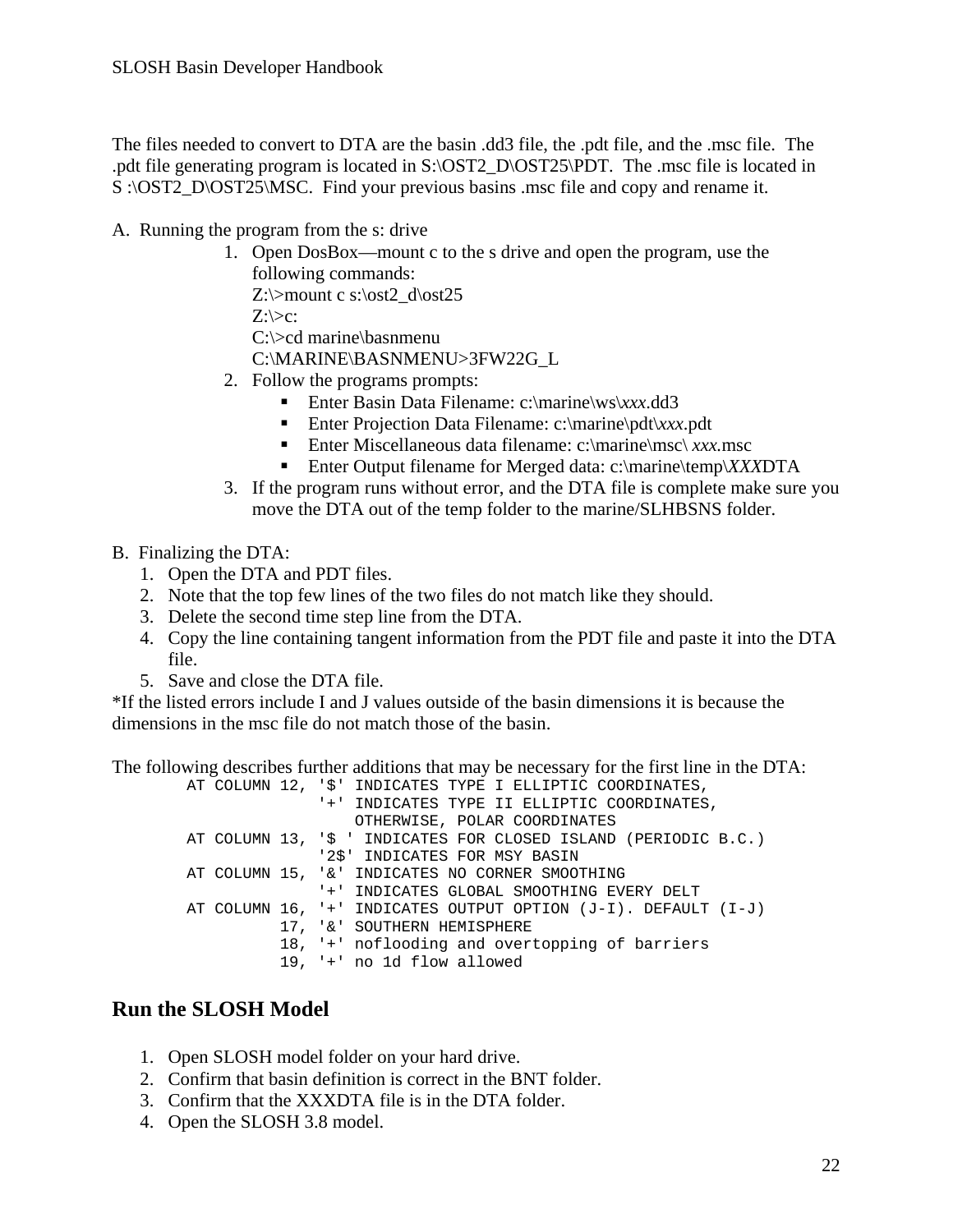#### SLOSH Basin Developer Handbook

- 5. Click on File, Select your basin for testing.
- 6. Click on File, Add 100pt Trk.
	- Use Hurricanes that have made landfall within your basin.
	- Start first run with a Category 5 hurricane
- 7. Click on the green signal on the toolbar.
	- Do 3 separate runs with the same time-step and hurricane by moving the hurricane track to make landfall at the top of your basin, middle and bottom.
	- Note: each time you do a run with the same hurricane it will replace the previous run, unless you change the name when saving the file.
- 8. After the initial runs have been completed change the time-step and run a less intense Hurricane.
	- Open the DTA file, use a text editor.
	- Make the time-step faster or slower by making sure that each number is divisible by 60 seconds. The higher the number the faster the run, the lower the number the slower the run.
- 9. Repeat step 7.

#### **Things to look for:**

- Does the storm run? Is there an obvious checkerboard/instability?
- Do the envelopes look correct (inundation should be gradual from cell to cell)?

#### **To Examine the SLOSH Model run on the SLOSH Display program:**

- 1. Open the Slosh.pkg folder on your hard drive.
- 2. Confirm that the basin definition is correct in the sloshbsn folder (.dta files).
- 3. Open the Slosh Display program.
- 4. Select your basin via the change-basin option.
- 5. Navigate to Animate, click on import REX from slosh/output folder.
	- Locate the appropriate hurricane rex file.
- 6. Navigate to Animate, click on animate REX and scroll down to the correct rex file and click start.
	- This will loop the run over and over unless you click pause and forward to end using side toolbar to view the envelope.
	- You can also import your DD3 file by holding down the CTRL  $+$  D key and navigating to the S: drive. (if this does not work ask Arthur to set this up)

# **Submit to TPC**

Once you have finished the basin dta file, and done a few successful test runs through the model you can submit the completed basin to TPC. Send them both basin dta file, and the .dd3 file. They will complete the simulation study on the basin. When they are complete we will get the MOMs and MEOWs back to update the SLOSH Display program.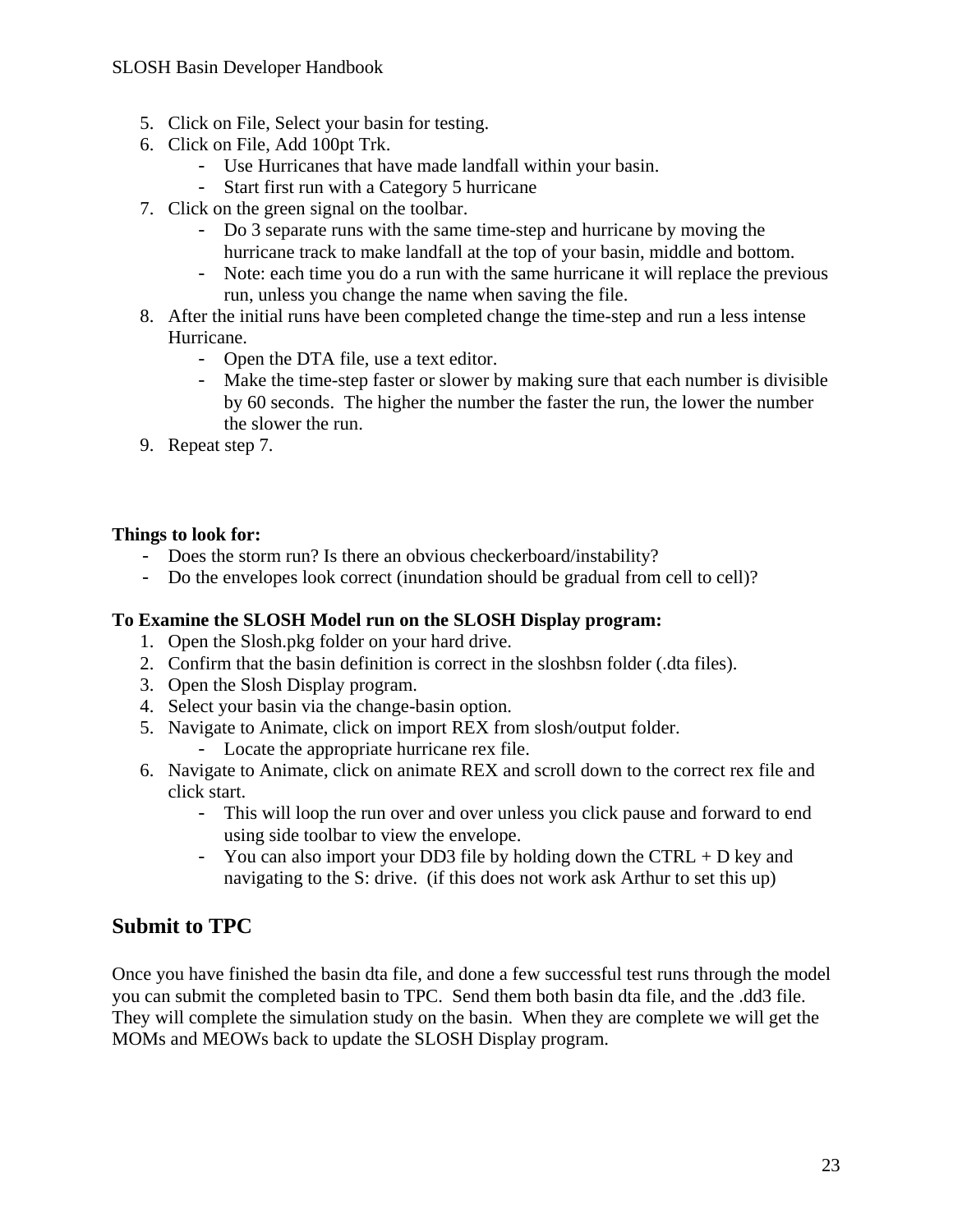# **Updating SLOSH Display CD**

These are instructions on how to update the SLOSH Display CD with new basin MEOWs and MOMs when TPC provides completed simulation studies.

1) Update history.txt

-Open history.txt (located S:\OST2\_D\OST25\CDS\dsp-cd)

 -Add line(s) to history.txt regarded the basin you are adding, and the one you are retiring (if applicable)

-Example:

 10/27 JMS: em2,em2mom,em2trk added emo,emomom,emotrk retired

2) Update age.txt

-Open age.txt (located S:\OST2\_D\OST25\CDS\dsp-cd)

-In the file,  $w = m$ eow, m=mom, t=track, and f=florida. Uppercase means it was just an update not a full change.

 -If you are retiring a basin, cut the basin line from section one and paste it in section two. -Add a line with the new basin in section one, adding "wmt" to the current year column

-In section 3 delete retiring basin line, and add the new basin at the end of the section

-Examples:

*Remove from section one and paste in section two:*  08 emo M W wmt *Add to section one*  em2 wmt *Add to section three*  <em2>Mobile Bay: Author:Andrea -> 10/27/2008 em2 wmt

3) Move old basin files and make new directories

 -Files are located S:\OST2\_D\OST25\CDS\slosh\_CD -If retiring a basin move the basin meow, mom, and trk folders to S:\OST2\_D\OST25\CDS\slh\_old -Add new basin directories to S:\OST2\_D\OST25\CDS\slosh\_CD Example: add new folders em2, em2mom, em2trk

4) Copy and Rename MEOW files using the renam3.tcl script

 -Copy low water MEOW files from the cd to the newly created directory in S:\OST2\_D\OST25\CDS\slosh\_CD

 -Run the renam3.tcl script on the low water meow files in cygwin Example:

> \$ cd s:/ost2\_d/ost25/cds/slosh\_cd/em2 \$ bash \$ for file in `ls \*.em2`; do ../dsp-cd/renam3.tcl \$file 0; done \$ exit

 -Create a temp folder in the basin meow folder and put the renamed low water meows into it

-Then copy the high water MEOW file from the cd to the basin meow directory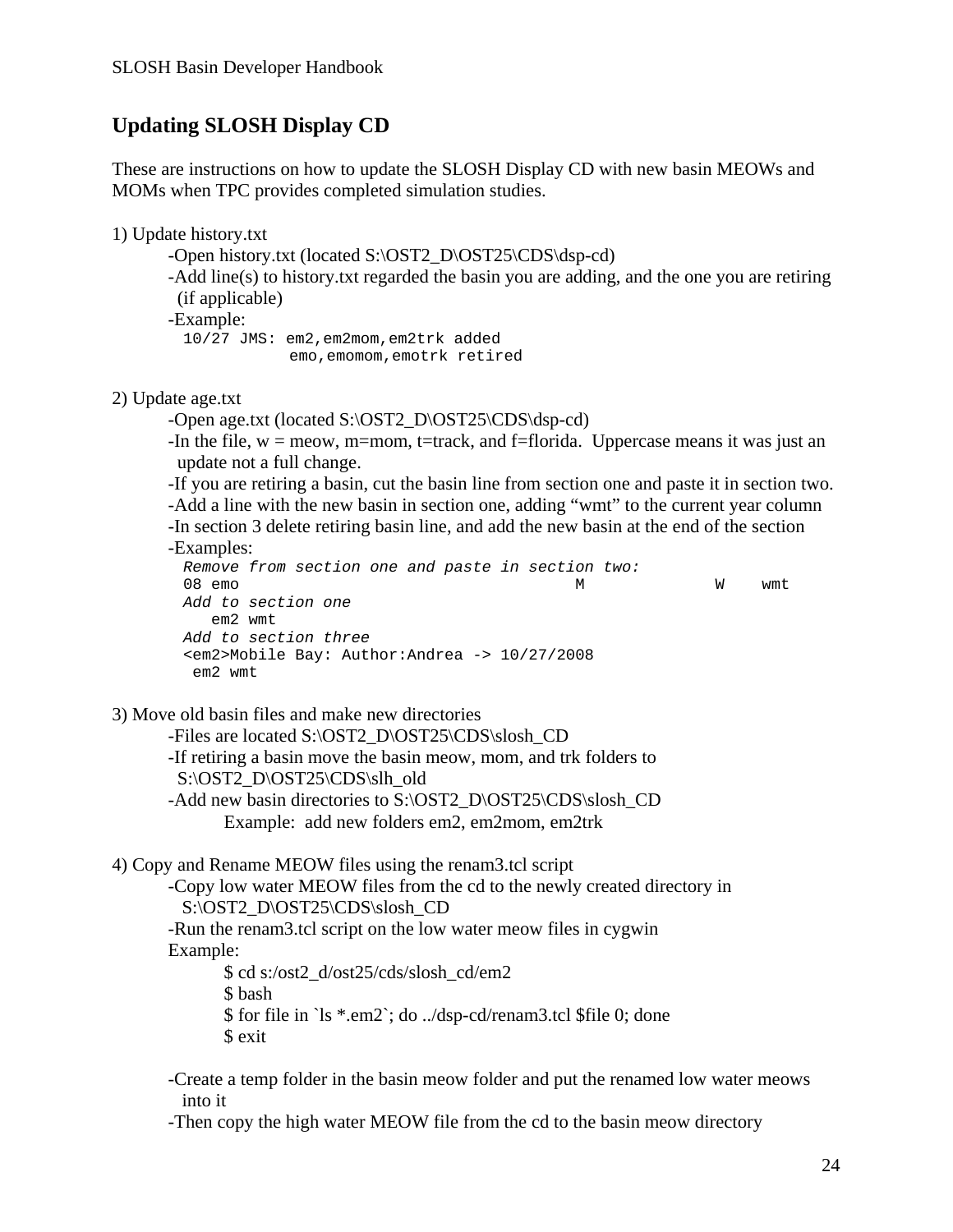-Run the renam3.tcl script on the high water meow files in cygwin. The only difference between this and the low water renaming will be the second argument, it should be whatever the high water level for that basin is, it is different for each basin. Example:

 \$ cd s:/ost2\_d/ost25/cds/slosh\_cd/em2 \$ bash \$ for file in `ls \*.em2`; do ../dsp-cd/renam3.tcl \$file 1; done \$ exit

 -Copy the low water meow from the temp folder back to the main folder, and delete the temp folder

#### 5) Copy MOM files

 -Copy the MOM files from the low and high water folders on the CD to the new basin mom folder in S:\OST2\_D\OST25\CDS\slosh\_CD

-Rename the files manually in windows

Example:

From C1MOMiMean.em2 to c1\_mean.em2

-Open a cygwin window, and go to S:\OST2\_D\OST25\CDS\slosh\_CD\em2 -Run renam3.tcl, entering the file path

6) Copy Trk files

 -Copy trk files from either the high or low folder (they are the same) and place them in new basin trk folder in S:\OST2\_D\OST25\CDS\slosh\_CD -Switch the trk file names to be all lower case using tolower.sh in cygwin

Example:

 \$ bash \$ for file in `ls \*.trk` >do >s:\ost2\_d\ost25\cds\bin\tolower.sh \$file >done

#### 7) Update the master tracking files

 -Update s:/ost2\_d/ost25/marine/bnt/sloshdsp.bnt Example: :p:ilm:ilm:Wilmington NC/Myrtle Beach v1:0 58 7 114:0 \*:p:il2:il2:Wilmington NC/Myrtle Beach v2:-1:9999 (Update s:/ost2\_d/ost25/marine/bnt/history.txt) -Update s:/ost2\_d/ost25/marine/docs/Basin\_Tracker.xls Example:

Change ilm to Retired

 Change il2 to Operational, and provide Mar-08 for MEOW Creation date. -Check changes into repository

8) Update the SLOSH Display to use the new bnt file.

\$ cd /svn/slosh/sloshdsp

 \$ vi .svnexternal (update the r number to latest one, check the subversion website for the latest version number)

\$ svn propset svn:externals -F .svnexternal .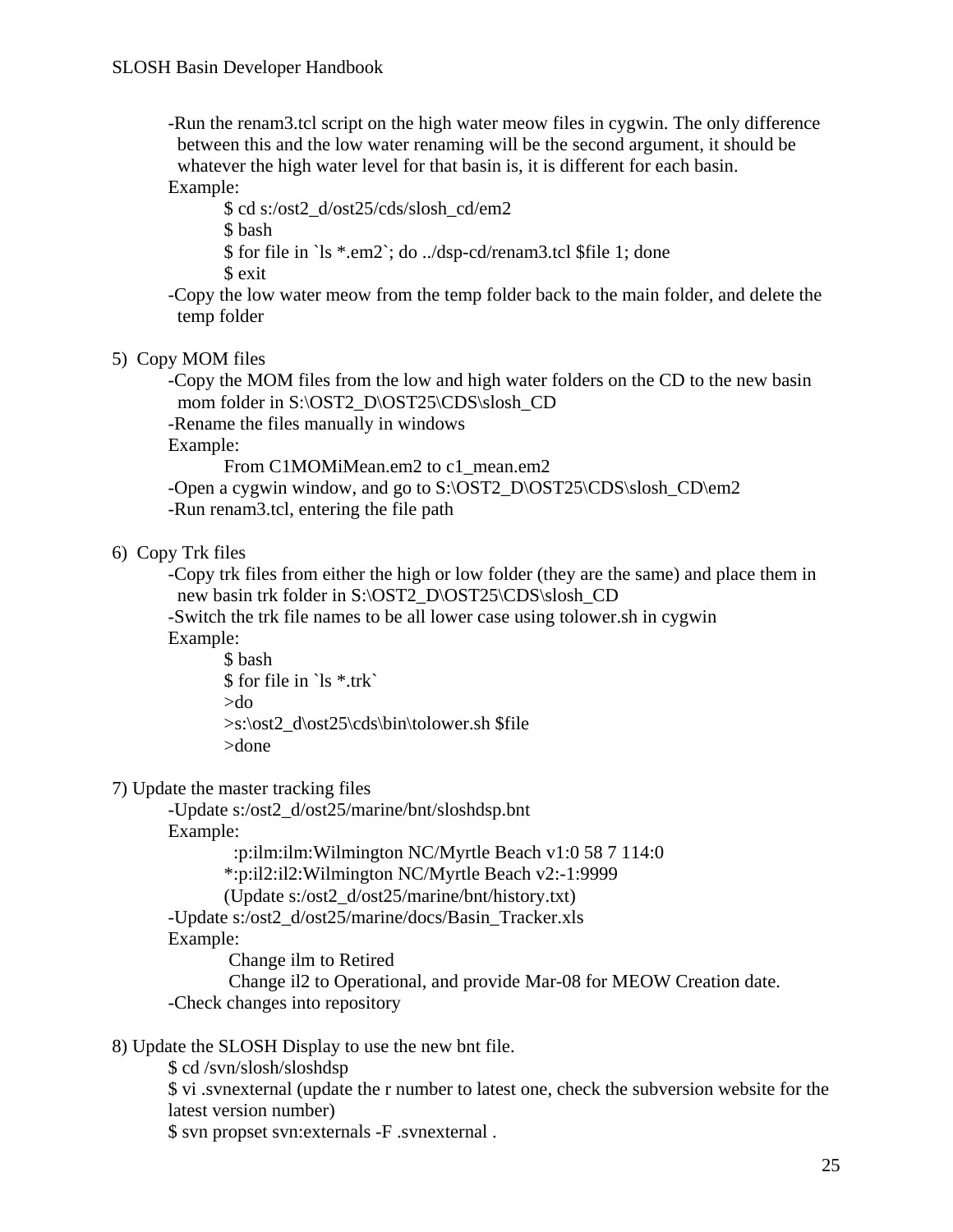\$ svn update Try it out. \$ sloshdsp.bat

- 9) Create shapefiles from MOM files
	- -Open the new slosh display program, S:\OST2\_D\OST25\sloshdsp\sloshdsp.bat -Select the new basin, and then "Select Storm"
	- -Select the "MOM" option, select any mom, and then "apply"

-Click "File", then "save to SHP"

- -Select a location to save the file (on your local machine is best) and click ok
- -Make sure the basin dimensions are set to -1, -1, and select the "do all" check box
- -Open a new ArcMap project, and load all the MOM files created in the last step
- -Open the "Union" tool under Analysis Tools->Overlay
- -Load all the .shp files into the union tool; organize them from C1mean to C5mean. For some reason the tool will put the second feature listed at the end of the table, therefore put C5high second in the list. So it would go, c1mean, c5high, c1high, c2mean, c2high, and so on.
- -Name the output feature class to xxxmom.shp, where xxx is three letter basin identifier, for example, em2mom.shp.
- -Change the "JoinAttributes" option to "NO\_FID and run the tool
- -Once the tool is complete, open the output file attribute table and delete the extraneous i\_index, j\_index, and poly\_id fields, so the fields will read from left to right, i\_index, j\_index, poly\_id, c1mean, c1high, c2mean, c2high, etc.
- -Copy the output shapefile to the basin mom folder in
- S:\OST2\_D\OST25\CDS\slosh\_CD

10) Update /svn/slosh/master/dsp-cd/cdList.txt \$ cd /svn/slosh/master/dsp-cd \$ cdList.tcl f:/ or \$ cdList.tcl d:/cds/slosh\_CD \$ cp cdList.txt cdList-20080319.txt # Modify history.txt in this folder as appropriate. # copy history.txt to d:/cds/SLOSH\_CD/history.txt

11) Create a new SLOSH Display CD \$ cd /svn/slosh/sloshdsp \$ svn update Update the history.txt file. \$ cd distrib \$ ./distrib.tcl 1.45 \$ cp /cygdrive/e/svn/slosh/master/dsp-cd/age.txt /cygdrive/d/cds/slosh\_CD \$ cp /cygdrive/e/svn/slosh/master/dsp-cd/history.txt /cygdrive/d/cds/slosh\_CD \$ ./update.sh \$ cd d:/cds/slosh\_CD/unix/data  $$rm$  \* \$ cd .. ; ./update2.sh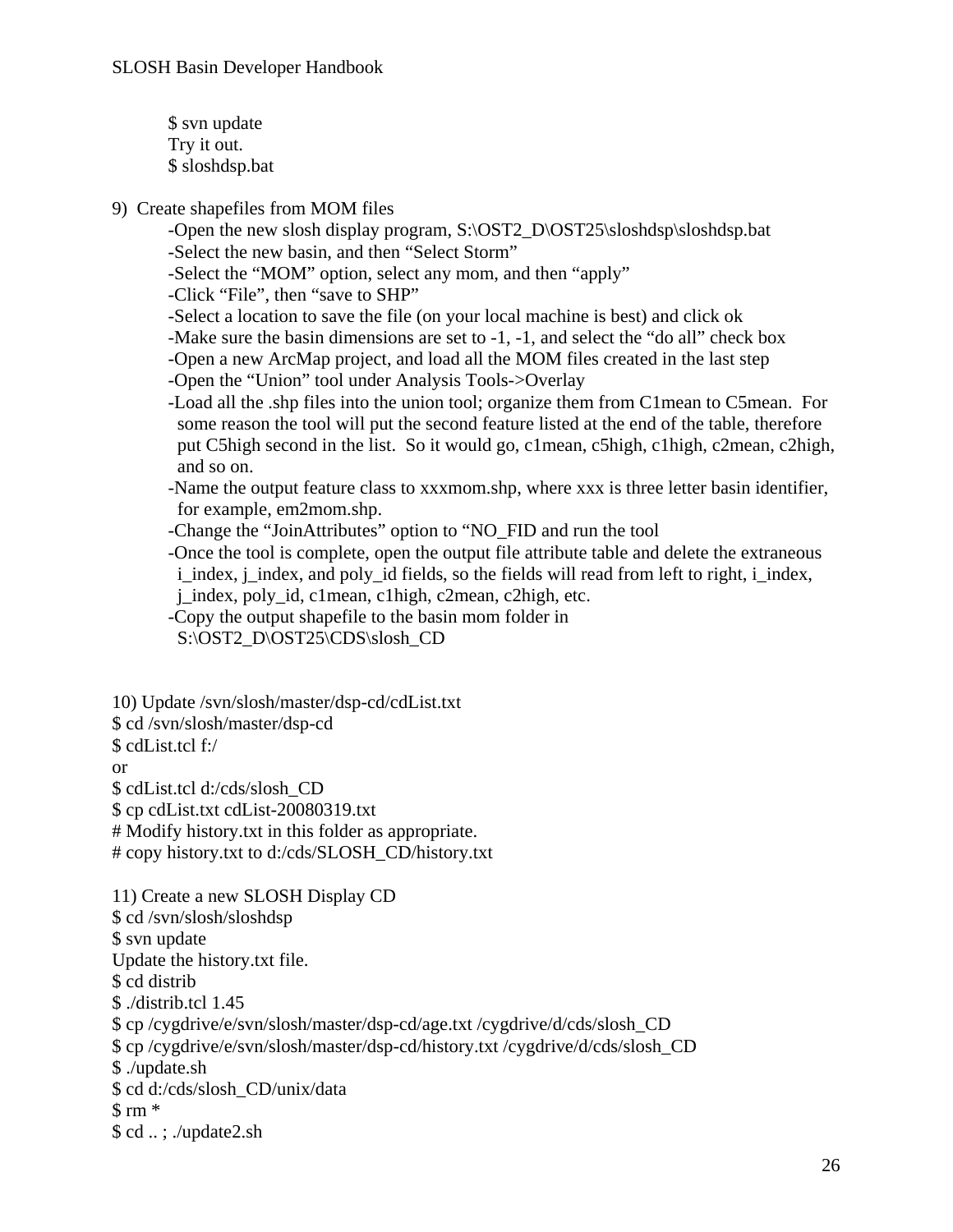```
+ Start up freeman installer project 
$ cd /cygdrive/d/inf/win4/run 
$ ./doit.sh 
$ cd /svn/slosh.release 
$ cp ./active/install.exe sloshdsp-install-1.45.exe 
$ cd /cygdrive/d/cds 
$ mkisofs -J -R -hide-rr-moved -r -U -pad -o slosh20080319.iso ./slosh_CD 
$ cp slosh20080319.iso s:/ost2_d/ost25/CDs 
12) Update the MEOW Shpfile cd: (d:/cds/shp_meow_unzip, d:/cds/shp_meow) 
$ cd /cygdrive/d/cds/shp_meow_unzip 
$ mv ilmMEOWs.* ../shp_meow_old/ 
$ cp s:/ost2_d/ost25/arcgis/temp/simStudy/il2MEOWs.* . 
$ rm *.sb* 
$ mkdir temp 
$ bash 
$ for file in `ls *.shp` 
  do 
  root=`echo $file | cut -d. -f1` 
  zip ./temp/$root.zip $root.shp $root.shp.xml $root.dbf $root.shx $root.prj 
  done 
$ rm ../shp_meow/* 
$ mv ./temp/* ../shp_meow 
$ rmdir temp 
$ cd..
$ mkisofs -J -R -hide-rr-moved -r -U -pad -o meow20080319.iso ./shp_meow 
$ cp meow20080319.iso s:/ost2_d/ost25/CDs 
13) Update the s:/ost2_d/ost25/CDs folder
```

```
+ Start up sync
```

```
+ d:/cds vs s:/ost2_d/ost25/CDs
```

```
# focus on current CDS
```

```
+ shp_meow, slosh_CD, shp_meow_unzip, degrib_labels
```
+ last 2 .iso for meow and slosh.

# **Archiving Procedures**

To be completed after receiving the MEOWs and MOMs from the Hurricane Center

- 1. Update the Basin Tracker worksheet.
- 2. Update the metadata, following the metadata standards listed below, upon receipt of MEOWs and MOMs.
- 3. Delete all unnecessary or redundant files—such files might include old versions, incomplete mosaics, zip files, online dataset links, etc.
	- a. This step in best completed in Windows Explorer as opposed to ArcCatalog because files deleted in ArcCatalog cannot be recovered.
	- b. Files to save include DEM mosaics, shapefiles, OPUS solutions, basin development steps document, county LiDAR, and CSC LiDAR.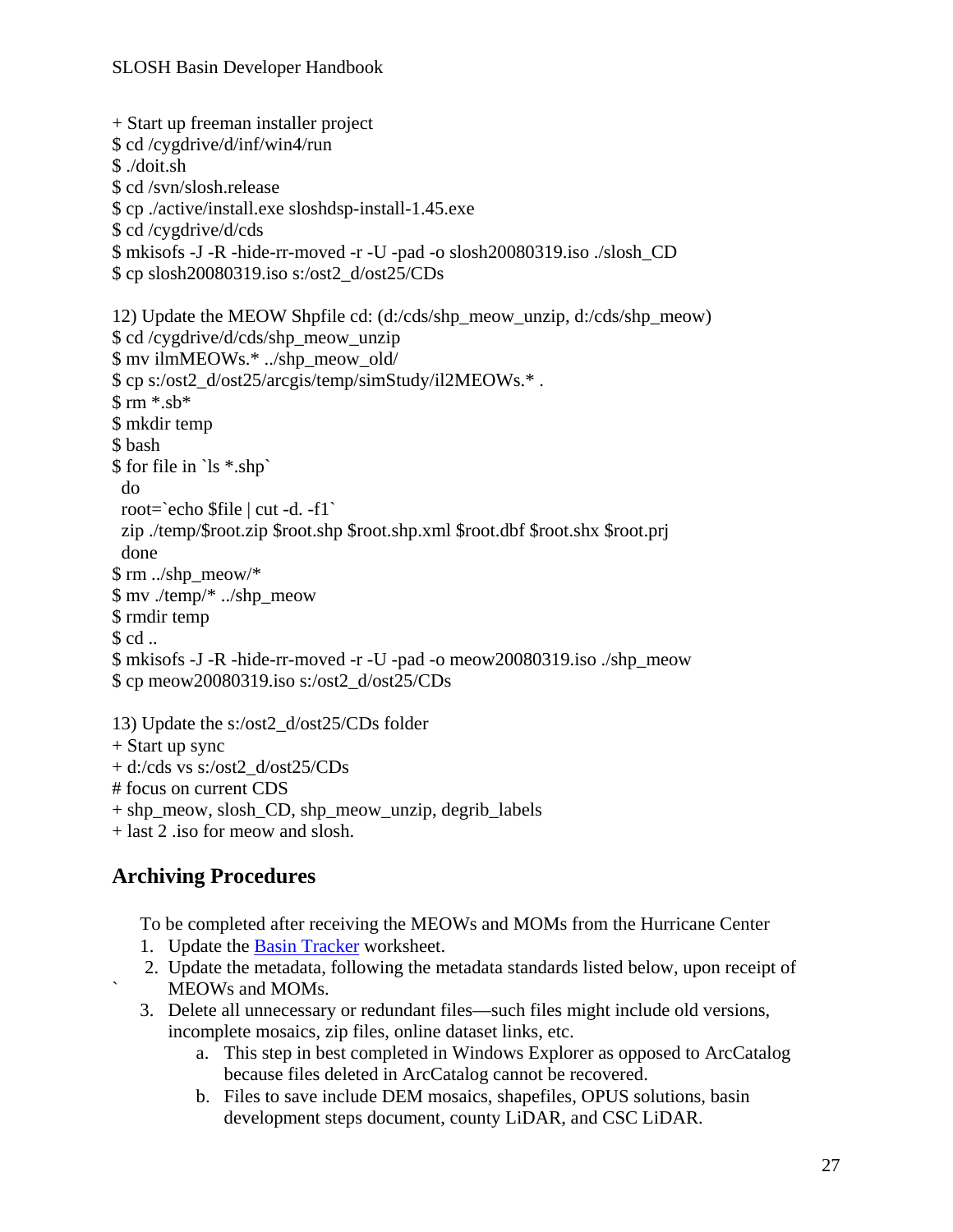#### SLOSH Basin Developer Handbook

- 4. Change the ArcMap project properties to Set Relative Path Names (File, Document Properties, Data Source Options)
- 5. Each project should follow a similar file structure to that displayed below:
	- c. Basins
		- i. Basin name
			- 1. Shapes
			- 2. Documentation
			- 3. NED
			- 4. NGDC
				- a. Tsunami
				- b. Bathy
			- 5. CSC
		- ii. Basin ArcMap project
- 6. Zip the remaining files making sure to keep the folder directory structure.
- 7. Move a copy of the zip file to the external terabyte drive, Roman.

#### **Metadata Standards**

- 1. At the completion of each basin the following shapefiles should include metadata:
	- a. xxx\_barr, xxx\_cut, xxx\_flow, xxx\_grid, xxx\_mid, xxx\_mntm, xxx\_oset, xxx tree, xxx obs
	- b. A template has been created for each of these files and can be imported to save time. In ArcCatalog, select "import metadata" and browse to S:\OST2\_D\OST25\ArcGIS\Documentation\metadata.xml.
- 2. The following guidelines should be used to create the metadata for the files listed above:
	- a. **Abstract**: Barrier in shapefile format for the SLOSH Charleston Basin
	- b. **Purpose**: To be used to create the hch2dta file
	- c. **Access Constraints**: For use by basin developers, FEMA, NWS, & Emergency Managers only
	- d. **Data Set Credit**: Arthur Taylor and your name
	- e. **Point of Contact**: Wilson Shaffer, NWS, (301) 713-1613 x167,
		- [Wilson.shaffer@noaa.gov.](mailto:Wilson.shaffer@noaa.gov)
			- 13325 East West HWY
				- SSMC II #10373
				- Silver Spring, MD 20910
	- f. **Date**: Date of completion
	- g. **Status** 
		- Progress: Complete
		- Update Frequency: As Needed
	- h. **Spatial Reference** 
		- Horizontal Coordinate: North American Datum 1983 (NAD83)
		- Vertical Coordinate: North American Vertical Datum 1988 (NAVD88)
		- Distance Units: feet
	- b. **Overview Description**: A list of all datasets used
- 3. MEOW's and MOM's need the same metadata applied to their shapefiles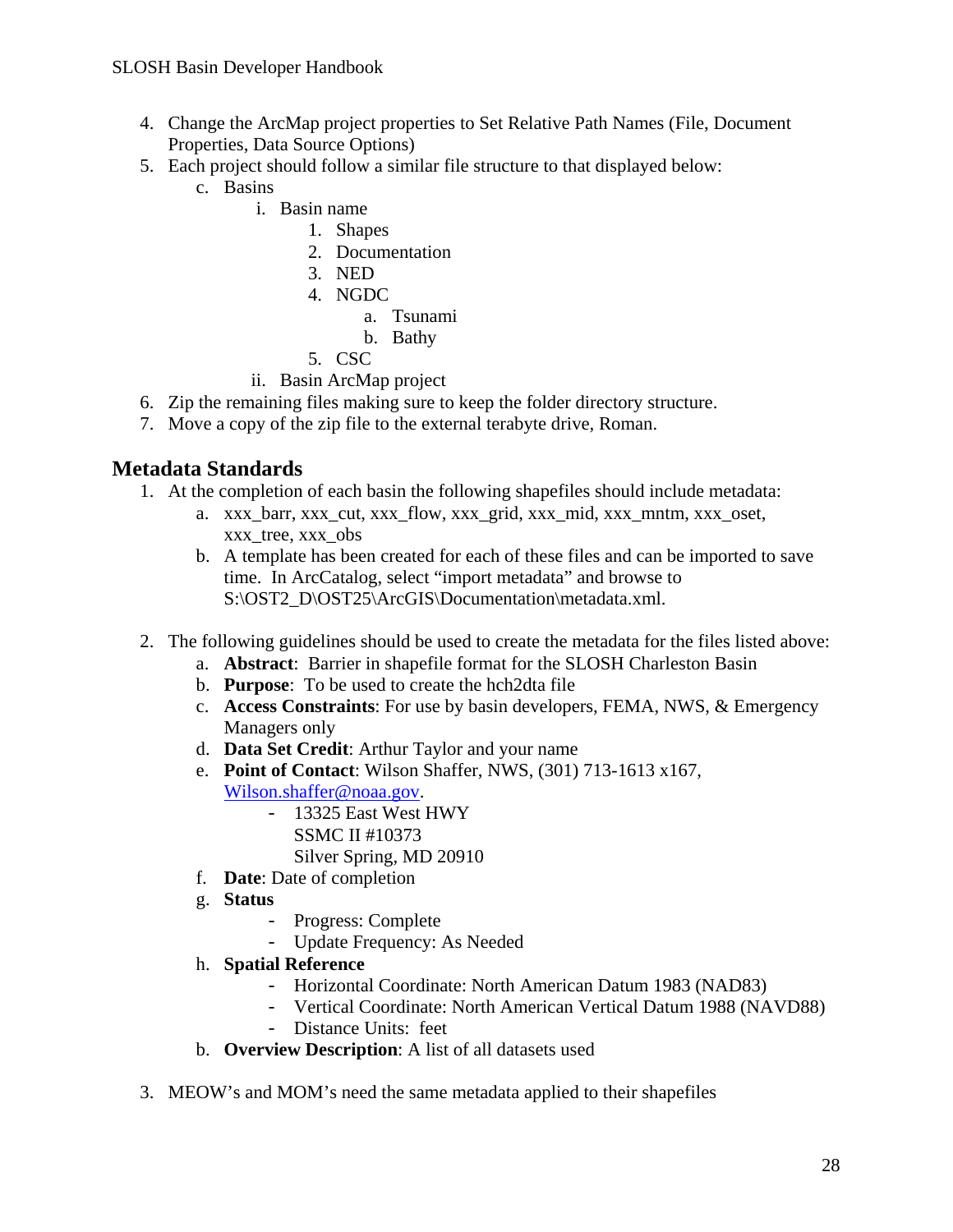## <span id="page-28-0"></span>**SLOSH Display CD Distribution Procedures**

SLOSH Display CD distribution should be performed in two stages:

- 1. Upon receipt of the MEOWs and MOMs (and after creation of the subsequent Display update) from the Hurricane Center the basin developer should formulate a list of NOAA, FEMA, and ArmyCorp offices/employees who would benefit from the updated data. Once a complete list has been generated a CD should be sent to each person. It is important to maintain records of who the CD was distributed to and when.
- 2. The second stage should be completed on or near May  $1<sup>st</sup>$  in preparation for the beginning of the hurricane system. At this point, directors of NOAA's regional offices should be contacted to see how many CD's are needed. Typically, our office will make the requested number of CD's and the regional office will distribute them as they see fit.

# **Contacts**

Will Shaffer (301) 713-1613 x 167 wilson.shaffer@noaa.gov

Mailing Address: 1325 East West Hwy Silver Spring, MD 20910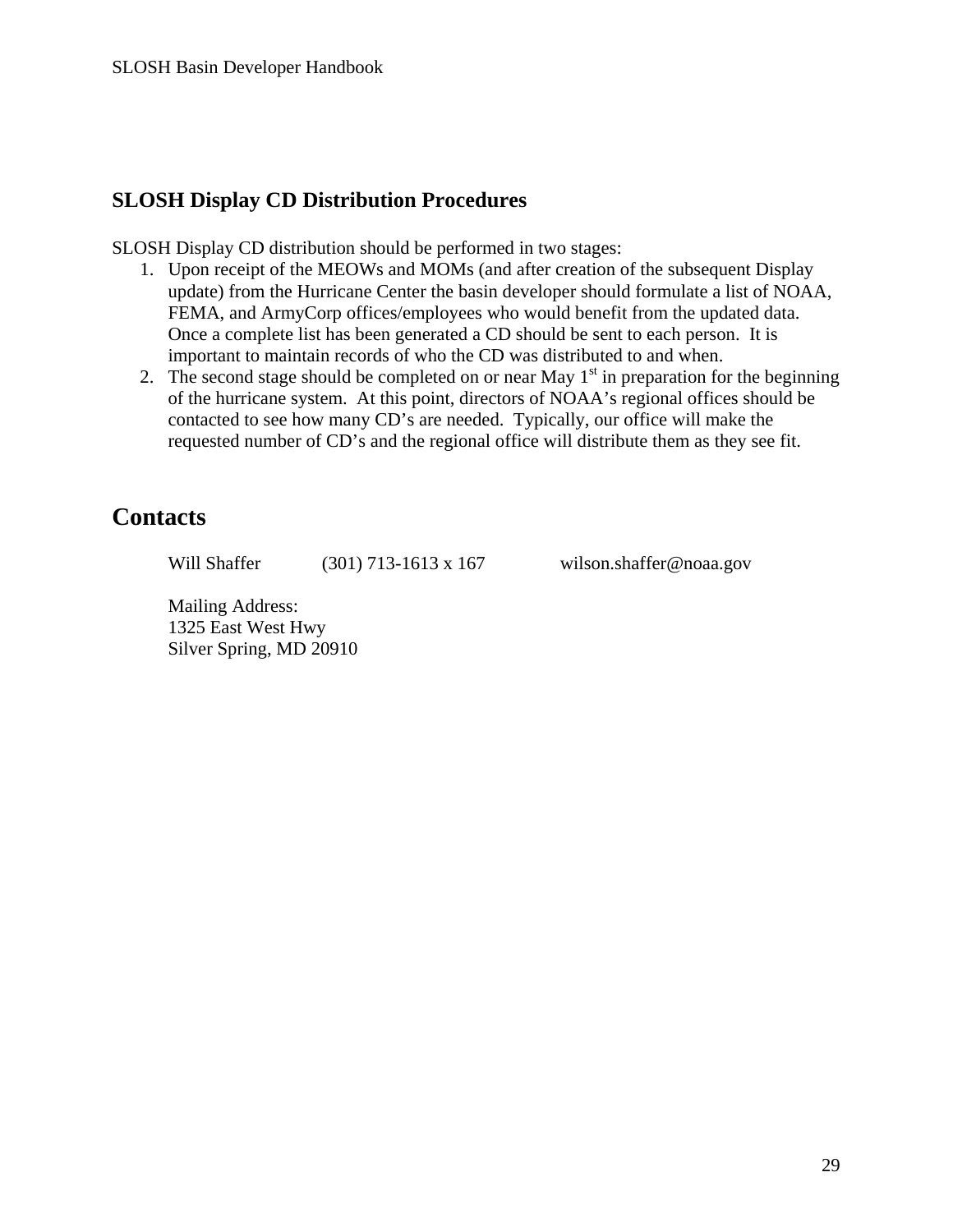#### <span id="page-29-0"></span>**Appendix 1: Overview of the Slosh Basin Development Steps**

- 1. Create a new basin definition
- 2. Convert .dd3 files to shapefiles
- 3. Collect data from best available resources
	- a. NGDC Bathymetry
	- b. Tsunami Bathymetry
	- c. CSC LiDAR
	- d. NED DEMs
	- e. County Specific DEMs
- 4. Average elevations using SLOSH basin grid
- 5. Create 1-D flows
- 6. Add any additional 1-D flows and cuts
- 7. Change elevations values relating to channels
- 8. Create Barriers
- 9. Create Tree Layer
- 10. Run Isolated Low spots script then fix problems.
- 11. Validate Shapefiles
- 12. Convert Shapefiles to .dd3
- 13. Validation in the Worksheet program
- 14. Convert .dd3 file to DTA
- 15. Error check DTA file

#### **Appendix 2: NLCD 2001 Land Cover Class Descriptions**

 $2=11$ 1=24, 41, 42, 43, 52, 91

3=21, 22, 23, 31, 71, 81, 82, 90, 92, 93, 94, 95, 96, 97, 98, 99

- 11. Open Water
- 21. Developed, Open Space
- 22. Developed, Low Intensity
- 23. Developed, Medium Intensity
- 24. Developed, High Intensity
- 31. Barren Land (Rock/Sand/Clay)
- 41. Deciduous Forest
- 42. Evergreen Forest
- 43. Mixed Forest
- 52. Shrub/Scrub
- 71. Grassland/Herbaceous
- 81. Pasture/Hay
- 82. Cultivated Crops
- 90. Woody Wetlands
- 95. Emergent Herbaceous Wetlands